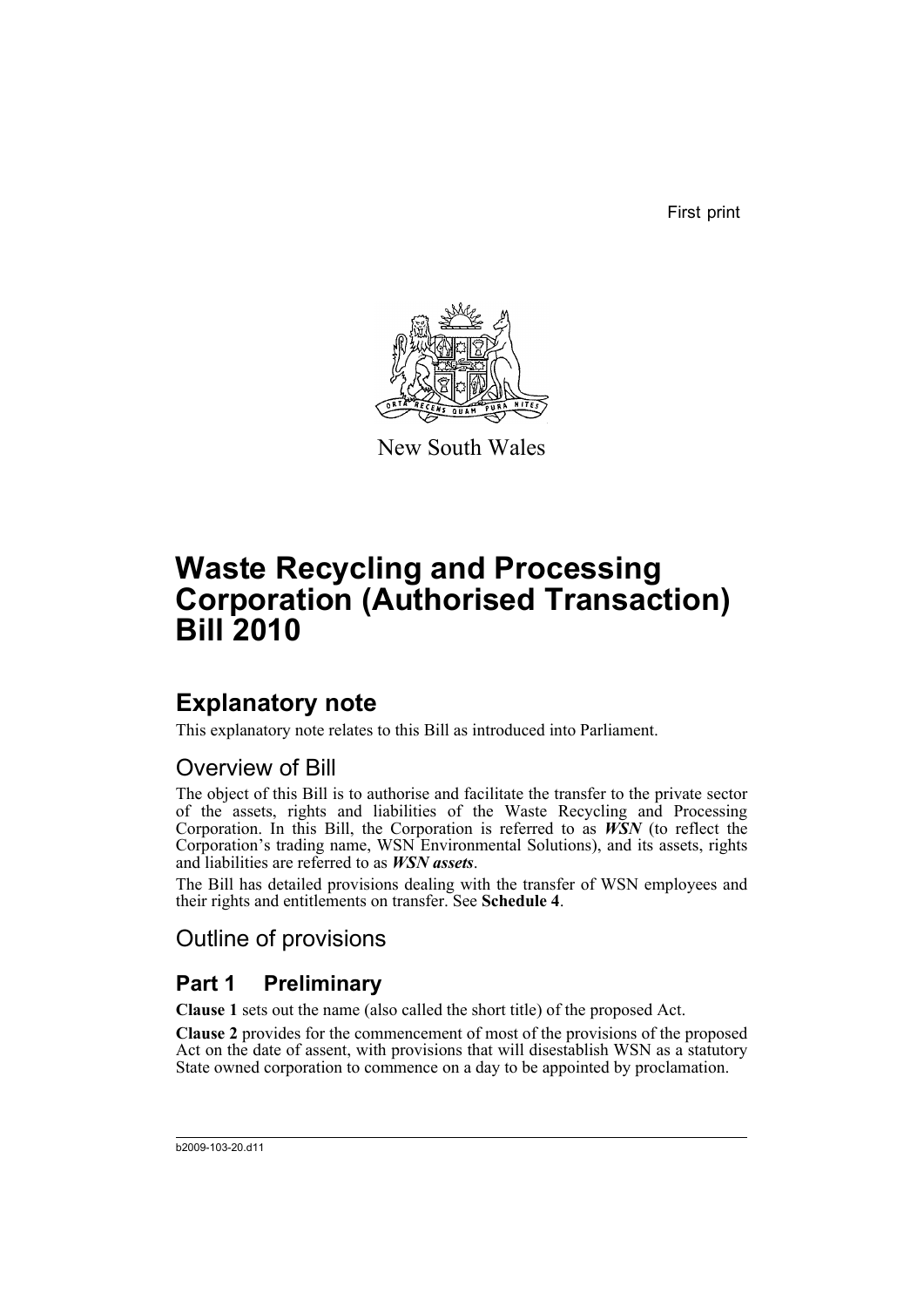Explanatory note

**Clause 3** contains definitions of key terms used in the proposed Act. Schedule 1 contains other definitions. The clause defines *authorised transaction* to mean the transfer of WSN assets authorised by Part 2.

## **Part 2 The authorised transaction**

**Clause 4** authorises the transfer to the private sector of WSN assets.

**Clause 5** authorises the transfer of WSN assets to one or more public sector agencies.

**Clause 6** requires the proceeds of the transfer of WSN assets pursuant to the authorised transaction, after deduction of certain amounts for debt repayment and payment of expenses, to be paid into the Consolidated Fund.

## **Part 3 Facilitating the authorised transaction**

**Clause 7** provides that the Treasurer has and may exercise all such functions as are necessary or convenient for the purposes of the authorised transaction.

**Clause 8** provides for the establishment of companies as *transaction companies* for the purposes of the authorised transaction (including by means of the corporate conversion of WSN).

**Clause 9** provides that WSN and each transaction company has and may exercise all such functions as are necessary or convenient for the purposes of the authorised transaction. The clause also authorises the Treasurer to act for and on behalf of and in the name of WSN or a transaction company in the exercise of any of its functions for the purposes of the authorised transaction.

**Clause 10** provides that WSN and transaction companies are subject to the direction and control of the Treasurer in the exercise of any of their functions for the purposes of the authorised transaction.

**Clause 11** provides for the Treasurer to give directions for the grant of any relevant authorisation under various laws to a person who becomes or is proposed to become the new operator of WSN assets pursuant to the authorised transaction.

**Clause 12** authorises the Treasurer to make vesting orders under Schedule 3 for the purposes of the authorised transaction.

**Clause 13** references Schedule 4 which provides for the transfer of employment of employees of WSN in connection with the authorised transaction.

**Clause 14** establishes the Waste Assets Management Corporation to hold WSN assets acquired by it or transferred to it and to carry on any activities or business that relate to any WSN assets held by it.

**Clause 15** provides that various State taxes and charges are not payable by public sector agencies in connection with transactions for the purposes of the authorised transaction and authorises the Treasurer to exempt other persons from liability for State taxes and charges in connection with the authorised transaction.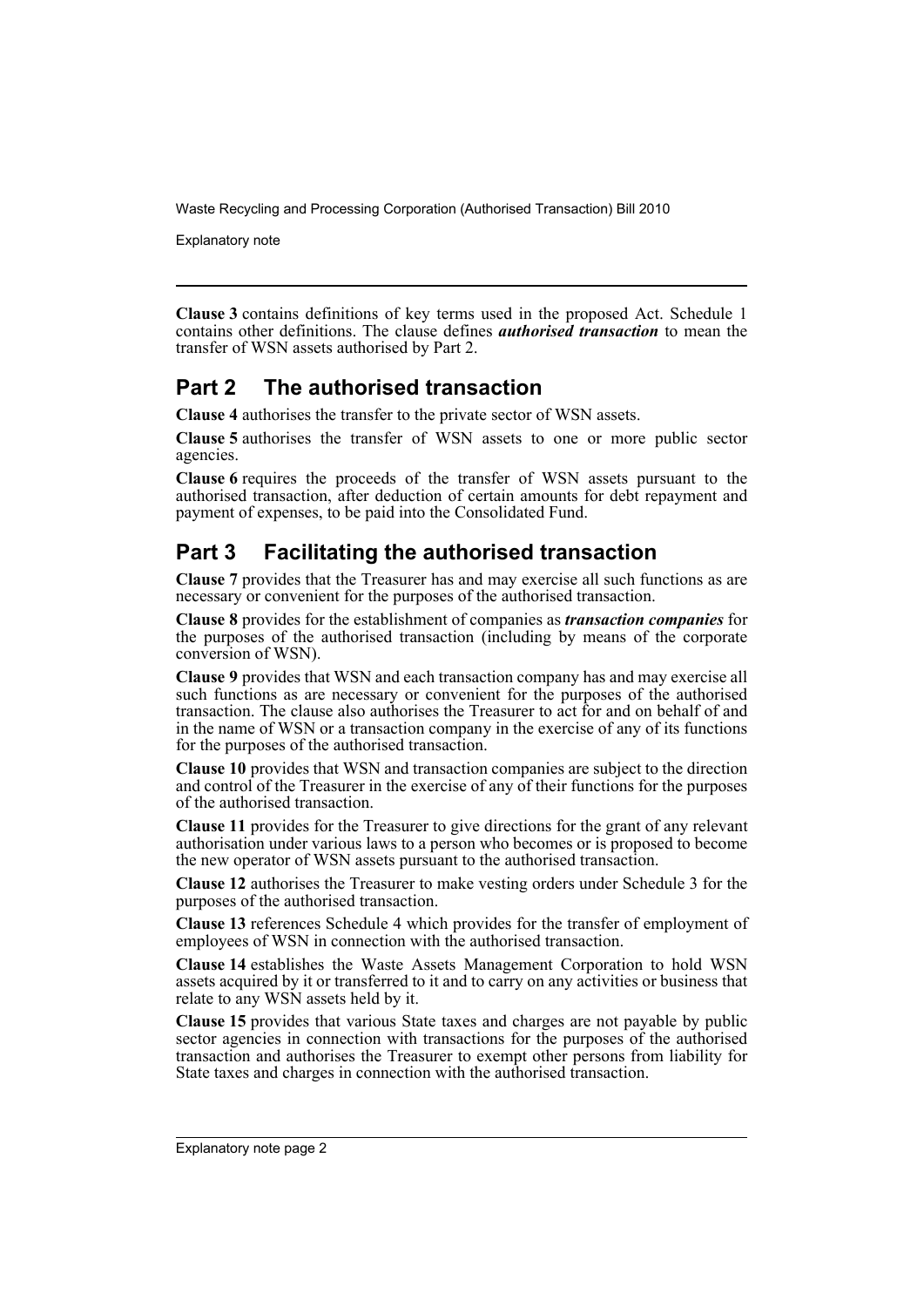Explanatory note

**Clause 16** exempts contracts for the sale of land from section 52A of the *Conveyancing Act 1919* when entered into for the purposes of the authorised transaction.

## **Part 4 Miscellaneous**

**Clause 17** authorises the release of information by the Auditor-General for the purposes of the authorised transaction.

**Clause 18** authorises the Treasurer to delegate any function of the Treasurer under the proposed Act to the Secretary of the Treasury or any other officer of the Government Service prescribed by the regulations.

**Clause 19** provides for the proposed Act to bind the State and all other Australian jurisdictions.

**Clause 20** provides for the provisions of the proposed Act to prevail in the event of an inconsistency between the proposed Act and other State legislation.

**Clause 21** provides for the operation of the proposed Act outside the State.

**Clause 22** provides for the interpretation of the proposed Act so as not to exceed the legislative power of the State.

**Clause 23** prevents the operation of the proposed Act and the various arrangements and actions that it authorises from constituting a breach of various civil obligations.

**Clause 24** protects the State from claims for compensation in connection with the enactment or operation of the proposed Act.

**Clause 25** provides for the issue of evidentiary certificates by the Treasurer.

**Clause 26** is a general regulation-making power.

**Clause 27** provides a savings and transitional regulation-making power.

**Clause 28** repeals the *Waste Recycling and Processing Corporation Act 2001*.

## **Schedule 1 Interpretative provisions**

**Schedule 1** contains definitions and other interpretative provisions for the purposes of the proposed Act.

## **Schedule 2 Corporate conversion of WSN**

**Schedule 2** provides the procedure for the corporate conversion of WSN into a transaction company.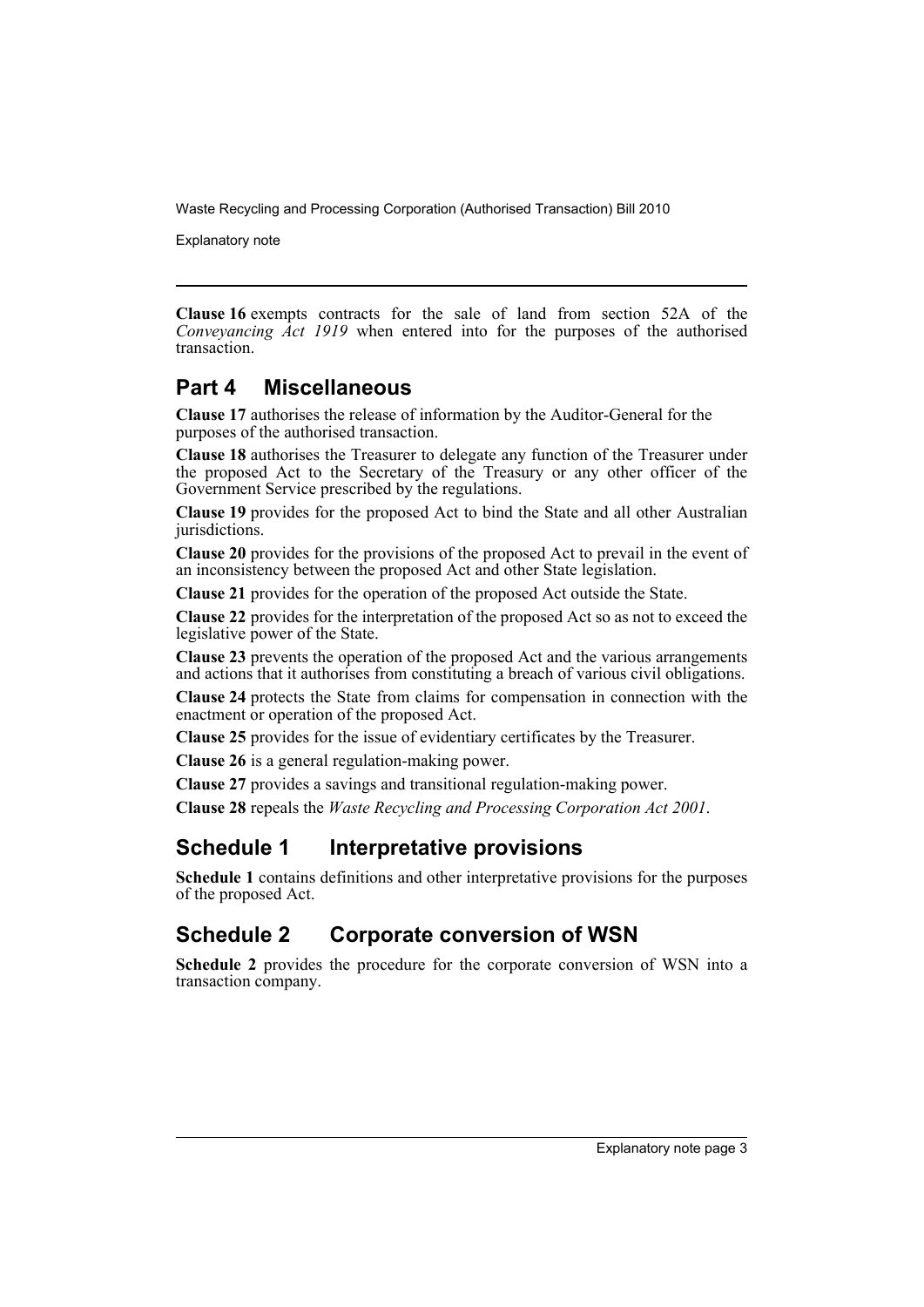Explanatory note

## **Schedule 3 Vesting of assets, rights and liabilities**

**Schedule 3** provides for the making of vesting orders by the Treasurer for the purposes of the authorised transaction. Vesting orders operate to vest assets, rights and liabilities of WSN or a transaction company in the transferee specified in the order.

## **Schedule 4 Employee protections**

**Schedule 4** provides for the transfer of employees of WSN either to an employer in the private sector or to a Public Service Department as an excess employee of the Department or as staff of the proposed Waste Assets Management Corporation. Permanent and temporary employees can elect not to be transferred to the private sector.

The following employment protections will apply for the benefit of transferred employees:

- (a) the terms and conditions of employment of an employee transferred to the private sector are to be the same as applied to the employee immediately before transfer,
- (b) those terms and conditions will not be able to be varied for permanent and temporary employees during their *employment guarantee period* (which is 3 years, or a shorter period for those temporary employees who have less than 3 years to run on their appointment),
- (c) employment of permanent and temporary employees with the private sector employer will not be able to be terminated during their employment guarantee period (with exceptions for such things as serious misconduct and disciplinary termination),
- (d) employees transferred to a Public Service Department will be employed on the terms and conditions that applied before their transfer and (in the case of employees who are transferred as excess employees) their employment will be managed in accordance with the Public Service excess employee policy,
- (e) employees will be entitled to remain as members of or contributors to their current superannuation schemes and will retain any rights to accrued leave,
- (f) service with WSN will count as service with the new employer.

The Schedule also authorises the payment of transfer payments to transferred employees.

## **Schedule 5 Waste Assets Management Corporation**

**Schedule 5** makes further provision for the proposed Waste Assets Management Corporation, including provision for the following:

(a) the management and staff of the Corporation,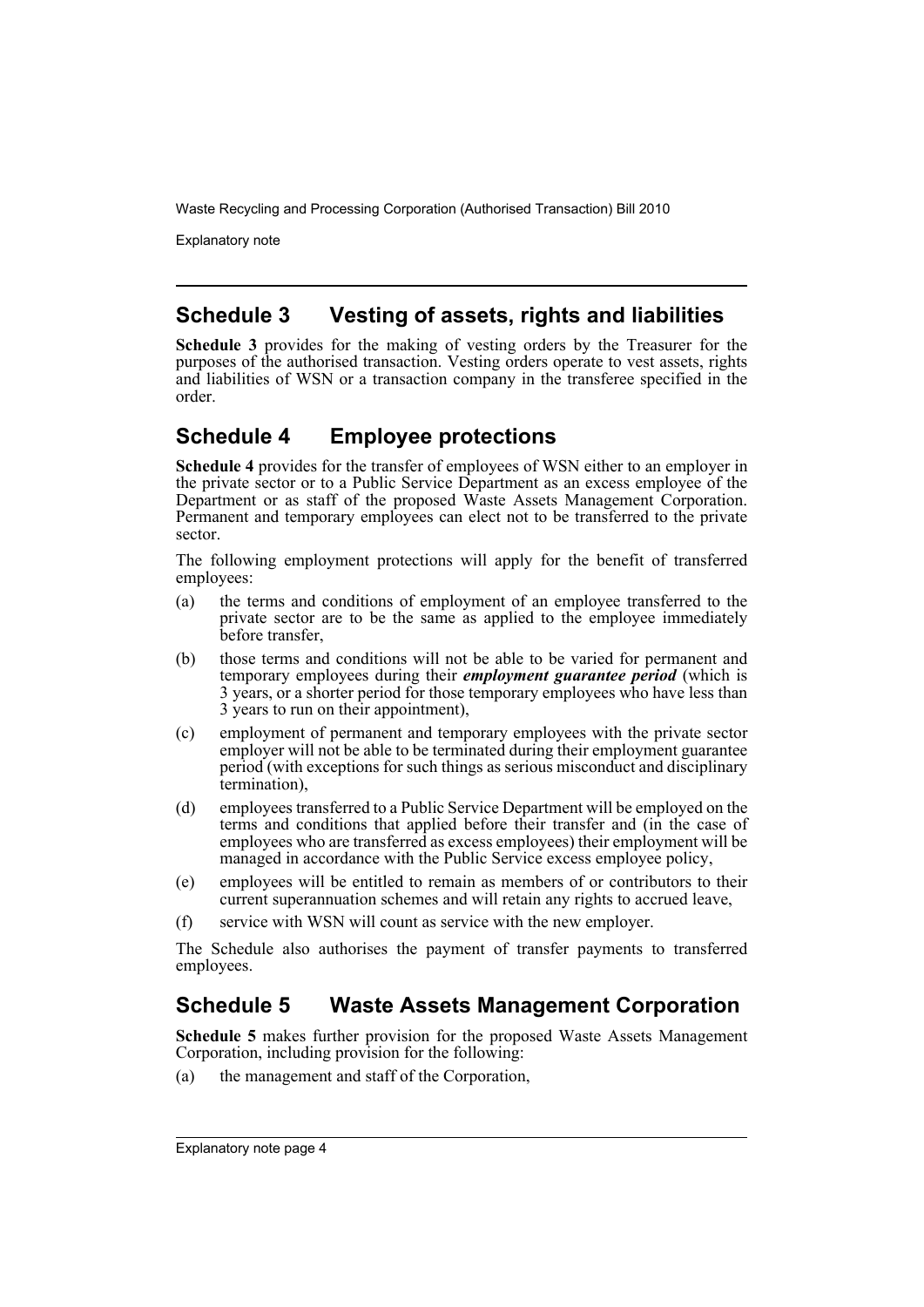Explanatory note

- (b) the formation or acquisition of subsidiaries of the Corporation,
- (c) the transfer of assets, rights and liabilities of the Corporation,
- (d) dissolution of the Corporation.

## **Schedule 6 Amendment of Acts**

**Schedule 6** makes consequential amendments to various Acts in connection with the authorised transaction.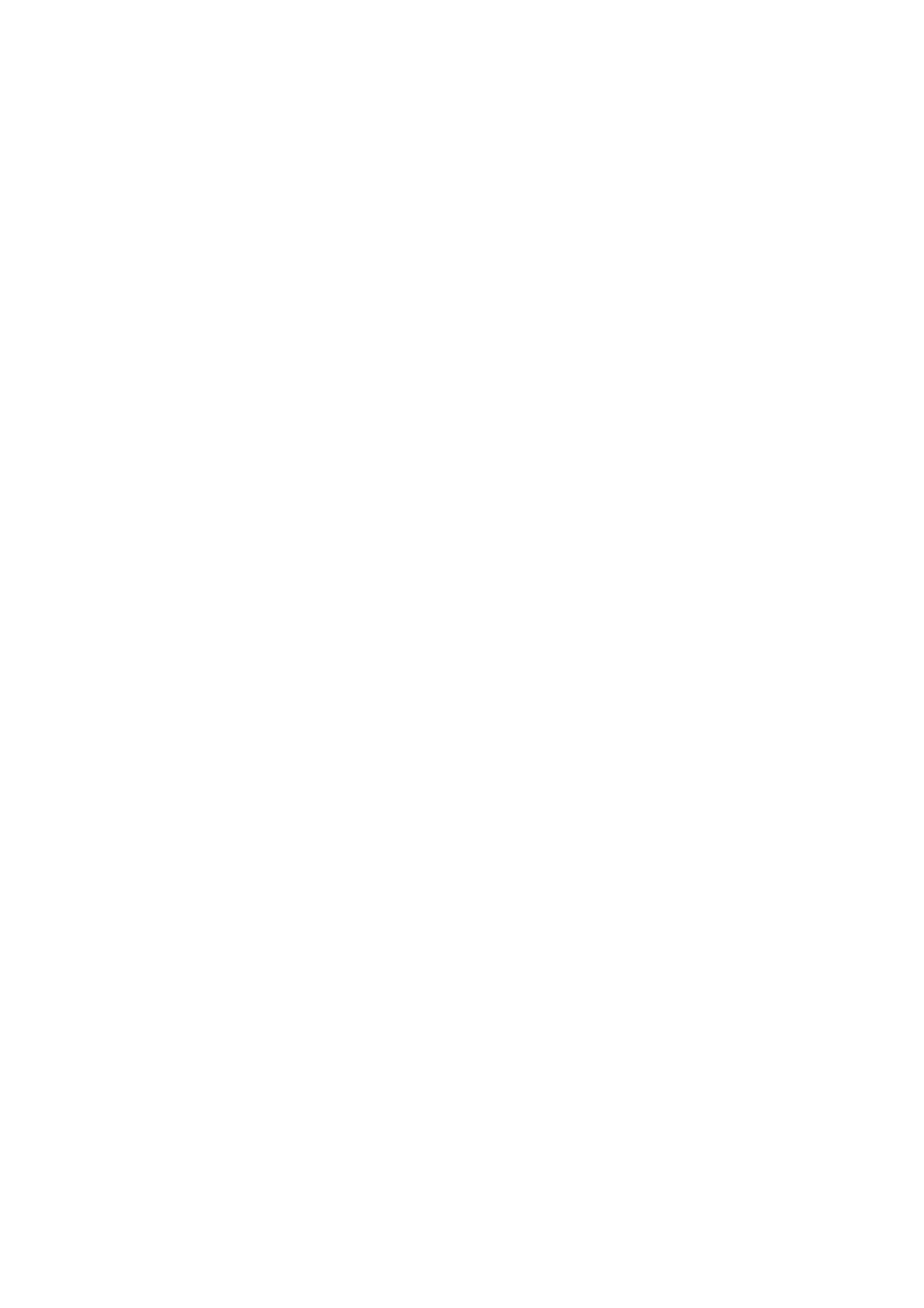First print



New South Wales

# **Waste Recycling and Processing Corporation (Authorised Transaction) Bill 2010**

# **Contents**

|        |                                                              | Page |
|--------|--------------------------------------------------------------|------|
| Part 1 | <b>Preliminary</b>                                           |      |
|        | Name of Act                                                  | 2    |
|        | 2<br>Commencement                                            | 2    |
|        | 3<br>Interpretation                                          | 2    |
| Part 2 | The authorised transaction                                   |      |
|        | Authority for transfer of WSN assets to private sector<br>4  | 3    |
|        | 5<br>Transfer of WSN assets to public sector agencies        | 3    |
|        | 6<br>Proceeds of transaction                                 | 3    |
| Part 3 | <b>Facilitating the authorised transaction</b>               |      |
|        | Treasurer's functions<br>7                                   | 5    |
|        | 8<br>Transaction companies                                   | 5    |
|        | 9<br>Functions of WSN and transaction companies              | 6    |
|        | 10<br>Direction and control of WSN and transaction companies | 6    |
|        |                                                              |      |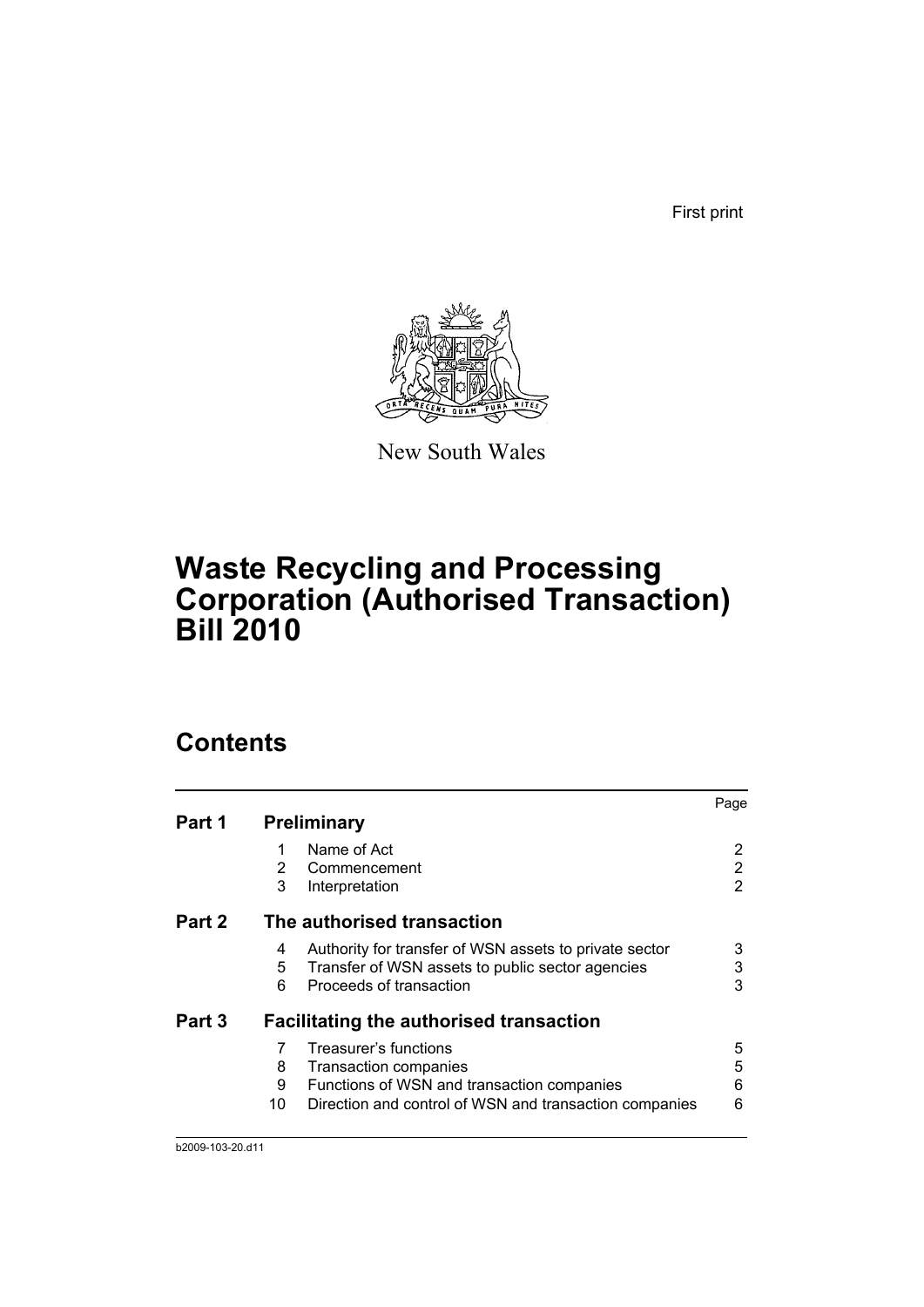Contents

|                   |                 |                                                                              | Page              |
|-------------------|-----------------|------------------------------------------------------------------------------|-------------------|
|                   | 11              | Grant of relevant authorisations                                             | 7                 |
|                   | 12 <sub>2</sub> | Vesting orders                                                               | 8                 |
|                   | 13              | Employee protections                                                         | 8                 |
|                   | 14              | Waste Assets Management Corporation                                          | 8                 |
|                   | 15              | State taxes                                                                  | 9                 |
|                   | 16              | Contracts for sale of land                                                   | 10                |
| Part 4            |                 | <b>Miscellaneous</b>                                                         |                   |
|                   | 17              | Release of information by Auditor-General                                    | 11                |
|                   | 18              | Delegation                                                                   | 11                |
|                   | 19              | Act to bind State and other jurisdictions                                    | 11                |
|                   | 20              | General relationship of Act with other State legislation                     | 11                |
|                   | 21              | Extraterritorial operation of Act                                            | 12                |
|                   | 22              | Construction of Act and instruments so as not to exceed<br>legislative power | $12 \overline{ }$ |
|                   | 23              | Protection of contractual and other obligations                              | 13                |
|                   | 24              | Compensation not payable                                                     | 14                |
|                   | 25              | Certificate evidence                                                         | 15                |
|                   | 26              | Regulations                                                                  | 15                |
|                   | 27              | Savings and transitional regulations                                         | 15                |
|                   | 28              | Repeal of Waste Recycling and Processing                                     |                   |
|                   |                 | Corporation Act 2001 No 59                                                   | 15                |
| <b>Schedule 1</b> |                 | <b>Interpretative provisions</b>                                             | 16                |
| <b>Schedule 2</b> |                 | <b>Corporate conversion of WSN</b>                                           | 19                |
| <b>Schedule 3</b> |                 | Vesting of assets, rights and liabilities                                    | 21                |
| <b>Schedule 4</b> |                 | <b>Employee protections</b>                                                  | 24                |
| <b>Schedule 5</b> |                 | <b>Waste Assets Management Corporation</b>                                   | 29                |
| <b>Schedule 6</b> |                 | <b>Amendment of Acts</b>                                                     | 32                |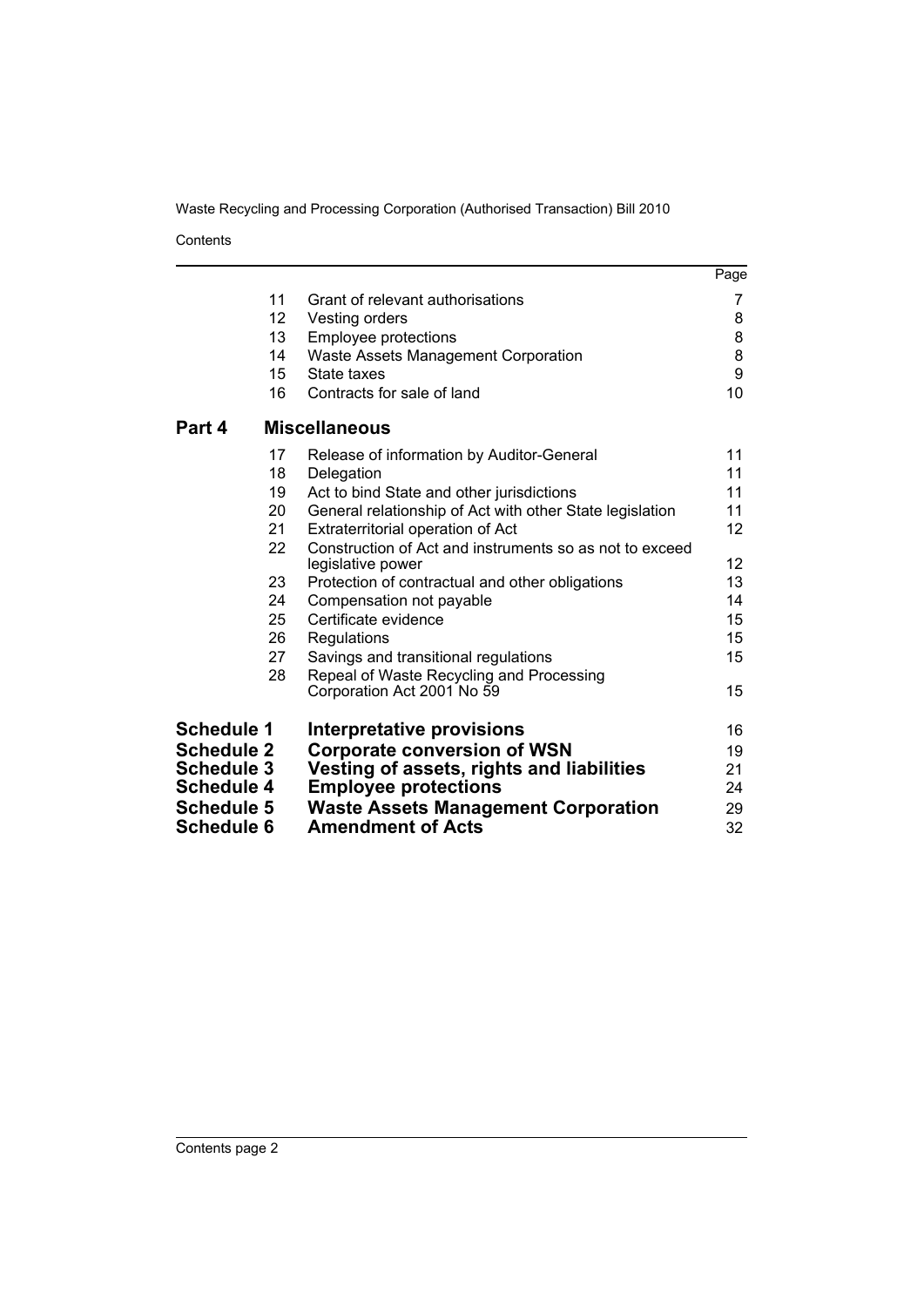

New South Wales

# **Waste Recycling and Processing Corporation (Authorised Transaction) Bill 2010**

No , 2010

## **A Bill for**

An Act to provide for the transfer of the business of the Waste Recycling and Processing Corporation; and for other purposes.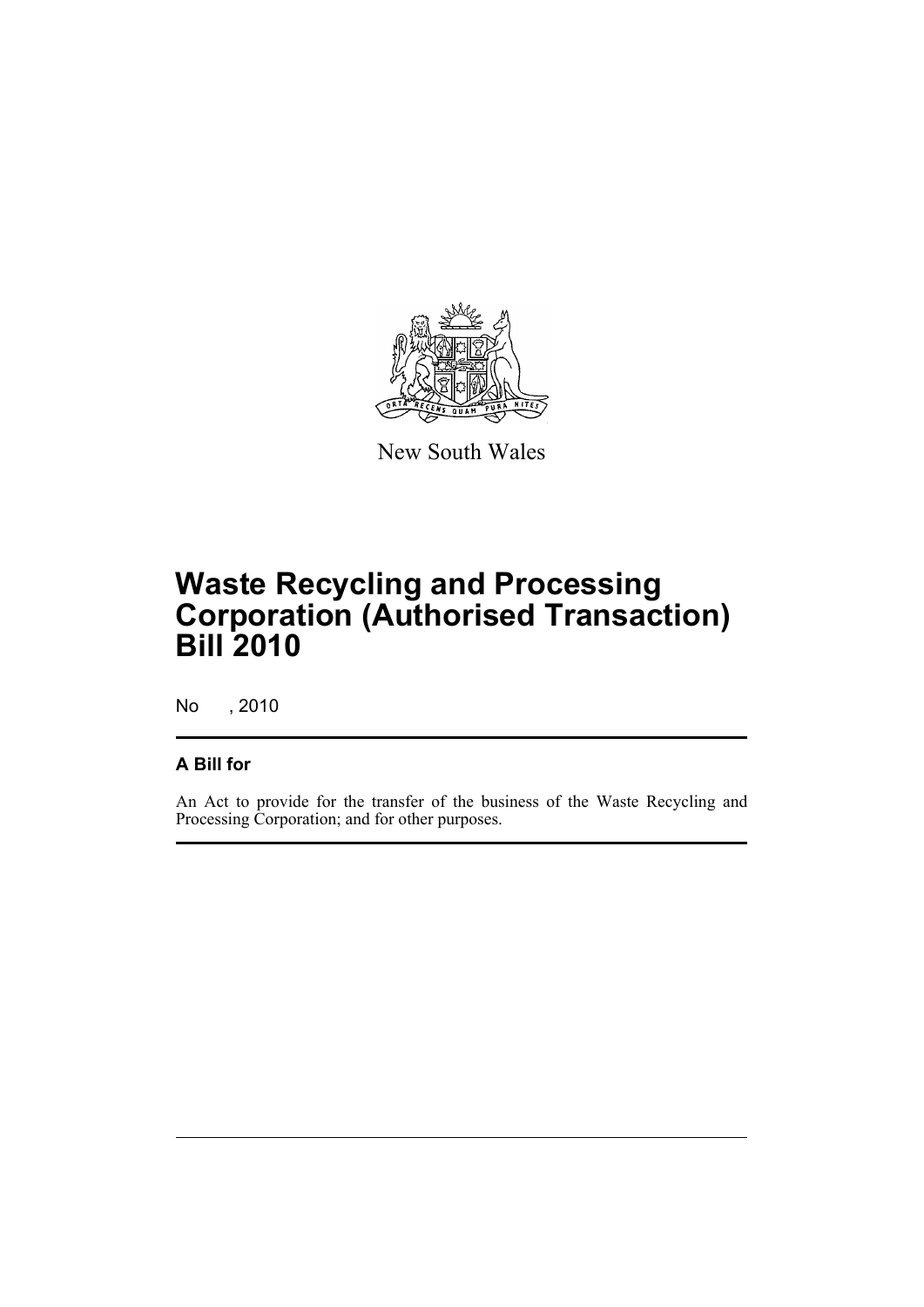|          | Waste Recycling and Processing Corporation (Authorised Transaction) Bill |
|----------|--------------------------------------------------------------------------|
| Clause 1 | 2010                                                                     |
|          |                                                                          |

Part 1 Preliminary

<span id="page-9-3"></span><span id="page-9-2"></span><span id="page-9-1"></span><span id="page-9-0"></span>

| The Legislature of New South Wales enacts: |     | $\mathbf{1}$                                                                                                                                         |                     |
|--------------------------------------------|-----|------------------------------------------------------------------------------------------------------------------------------------------------------|---------------------|
| Part 1                                     |     | <b>Preliminary</b>                                                                                                                                   | $\overline{2}$      |
| 1                                          |     | <b>Name of Act</b>                                                                                                                                   | 3                   |
|                                            |     | This Act is the <i>Waste Recycling and Processing Corporation</i><br>(Authorised Transaction) Act 2010.                                              | $\overline{4}$<br>5 |
| $\mathbf{2}$                               |     | Commencement                                                                                                                                         | 6                   |
|                                            | (1) | This Act commences on the date of assent to this Act, except as<br>provided by subsection (2).                                                       | $\overline{7}$<br>8 |
|                                            | (2) | Section 28 and Schedule 6.2 commence on a day to be appointed by<br>proclamation.                                                                    | 9<br>10             |
| 3                                          |     | Interpretation                                                                                                                                       | 11                  |
|                                            | (1) | <b>Key definitions</b>                                                                                                                               | 12                  |
|                                            |     | In this Act:                                                                                                                                         | 13                  |
|                                            |     | <i>authorised transaction</i> means the transfer of WSN assets authorised by<br>Part 2.                                                              | 14<br>15            |
|                                            |     | <b>WSN</b> means the Waste Recycling and Processing Corporation<br>constituted by the <i>Waste Recycling and Processing Corporation</i><br>Act 2001. | 16<br>17<br>18      |
|                                            |     | Note. The Waste Recycling and Processing Corporation operates under the<br>trading name WSN Environmental Solutions.                                 | 19<br>20            |
|                                            |     | <i>WSN</i> assets means assets, rights and liabilities of WSN.                                                                                       | 21                  |
|                                            | (2) | Other interpretative provisions                                                                                                                      | 22                  |
|                                            |     | Expressions used in this Act that are defined in Schedule 1 have the<br>meanings set out in that Schedule.                                           | 23<br>24            |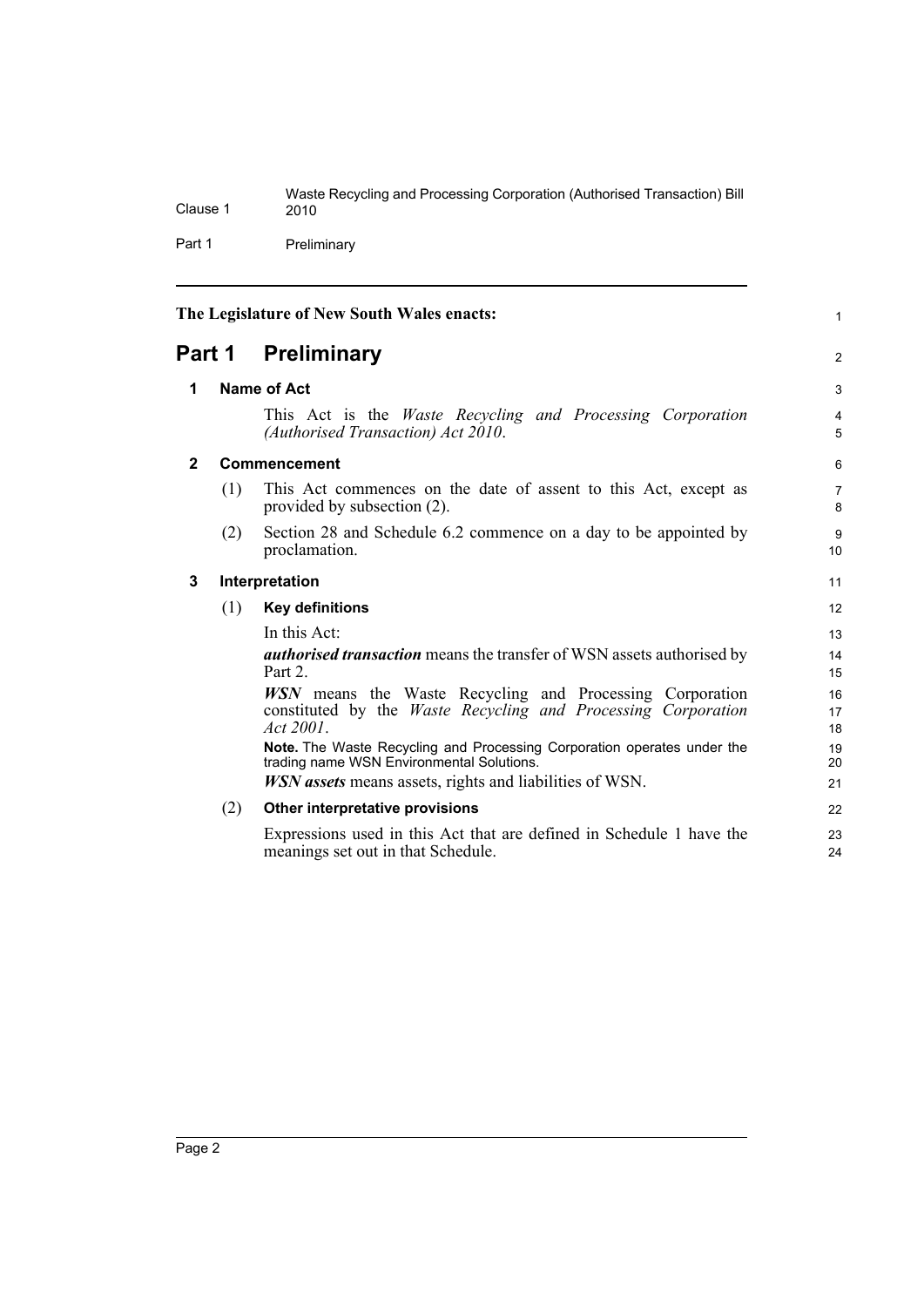| Waste Recycling and Processing Corporation (Authorised Transaction) Bill<br>2010 | Clause 4 |
|----------------------------------------------------------------------------------|----------|
| The authorised transaction                                                       | Part 2   |

<span id="page-10-3"></span><span id="page-10-2"></span><span id="page-10-1"></span><span id="page-10-0"></span>

| Part 2 |     | The authorised transaction                                                                                                                                                                                                                                                                     | 1                          |
|--------|-----|------------------------------------------------------------------------------------------------------------------------------------------------------------------------------------------------------------------------------------------------------------------------------------------------|----------------------------|
| 4      |     | Authority for transfer of WSN assets to private sector                                                                                                                                                                                                                                         | $\overline{c}$             |
|        |     | This Act authorises the transfer to the private sector of any WSN assets.                                                                                                                                                                                                                      | 3                          |
| 5      |     | Transfer of WSN assets to public sector agencies                                                                                                                                                                                                                                               | 4                          |
|        |     | This Act authorises the transfer of any WSN assets to one or more<br>public sector agencies.                                                                                                                                                                                                   | 5<br>6                     |
| 6      |     | <b>Proceeds of transaction</b>                                                                                                                                                                                                                                                                 | 7                          |
|        | (1) | The proceeds of the transfer of WSN assets to the private sector<br>pursuant to the authorised transaction (the transaction proceeds)<br>belong to and are payable directly to the State.                                                                                                      | 8<br>9<br>10               |
|        | (2) | The transaction proceeds paid to the State are to be paid into the<br>Consolidated Fund.                                                                                                                                                                                                       | 11<br>12                   |
|        | (3) | The following deductions are authorised to be made from the<br>transaction proceeds:                                                                                                                                                                                                           | 13<br>14                   |
|        |     | deduction of such amounts as the Treasurer approves to repay<br>(a)<br>debt and satisfy other liabilities of a public sector agency in<br>respect of WSN assets transferred for the purposes of the<br>authorised transaction,                                                                 | 15<br>16<br>17<br>18       |
|        |     | deduction of such amounts as the Treasurer approves to<br>(b)<br>reimburse public sector agencies for payments made by them in<br>respect of any tax, duty, fee or charge imposed by any Act or law<br>of the State or any other jurisdiction in connection with a<br>transaction arrangement, | 19<br>20<br>21<br>22<br>23 |
|        |     | deduction of such amounts as the Treasurer approves to satisfy<br>(c)<br>any liability of a public sector agency arising under or in<br>connection with a transaction arrangement,                                                                                                             | 24<br>25<br>26             |
|        |     | deduction of such amounts as the Treasurer approves to meet<br>(d)<br>expenses reasonably incurred by public sector agencies for the<br>purposes of the authorised transaction.                                                                                                                | 27<br>28<br>29             |
|        | (4) | The transaction proceeds do not include any amount certified by the<br>Treasurer to have been paid to a public sector agency as a tax, duty, fee<br>or charge imposed by any Act or law of the State in connection with a<br>transaction arrangement.                                          | 30<br>31<br>32<br>33       |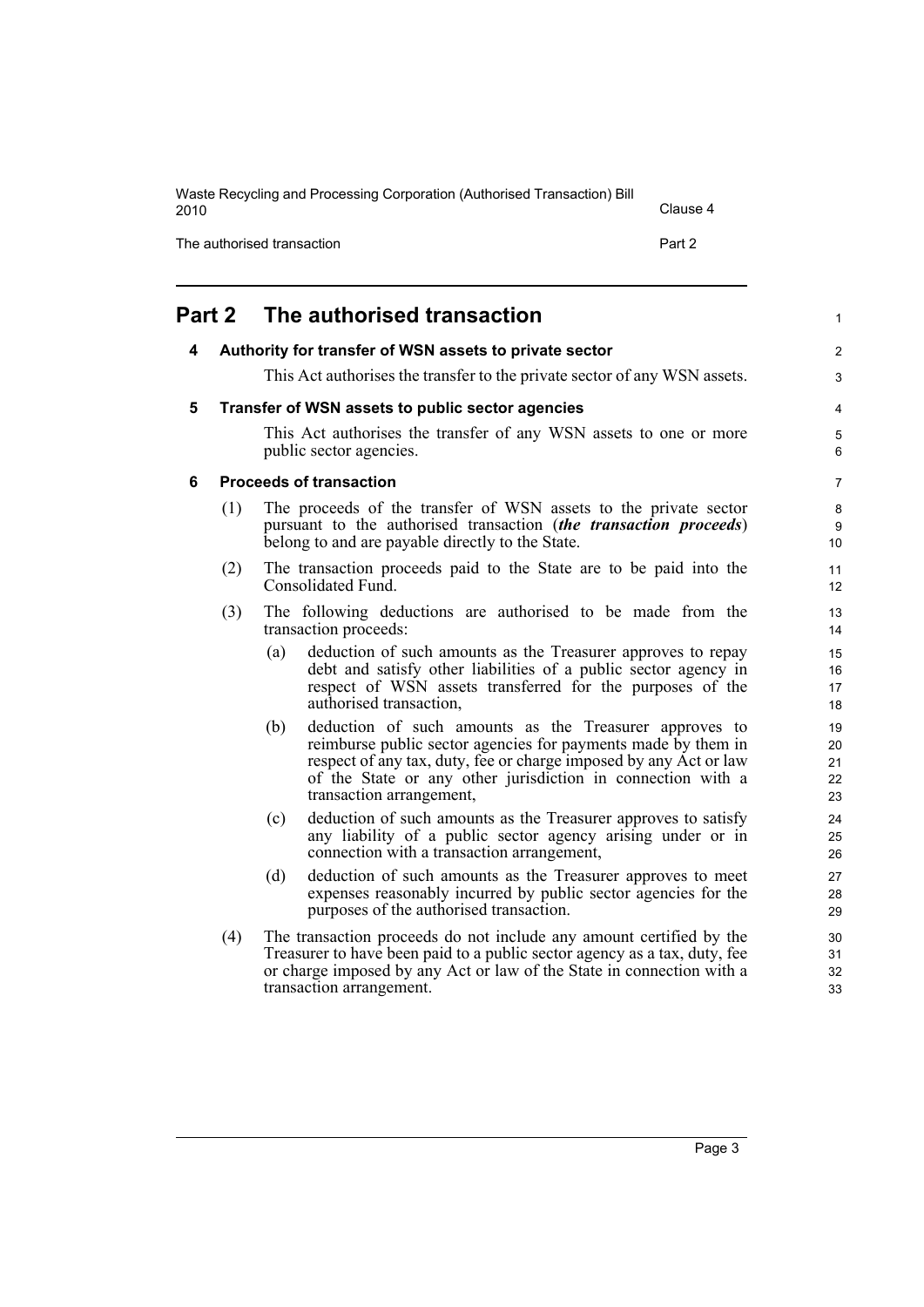Part 2 The authorised transaction

- (5) The deductions authorised to be made from the transaction proceeds may be made before payment of the transaction proceeds into the Consolidated Fund or may be made by payment from the Consolidated Fund.
- (6) The requirements of this section do not affect the validity of a transaction arrangement.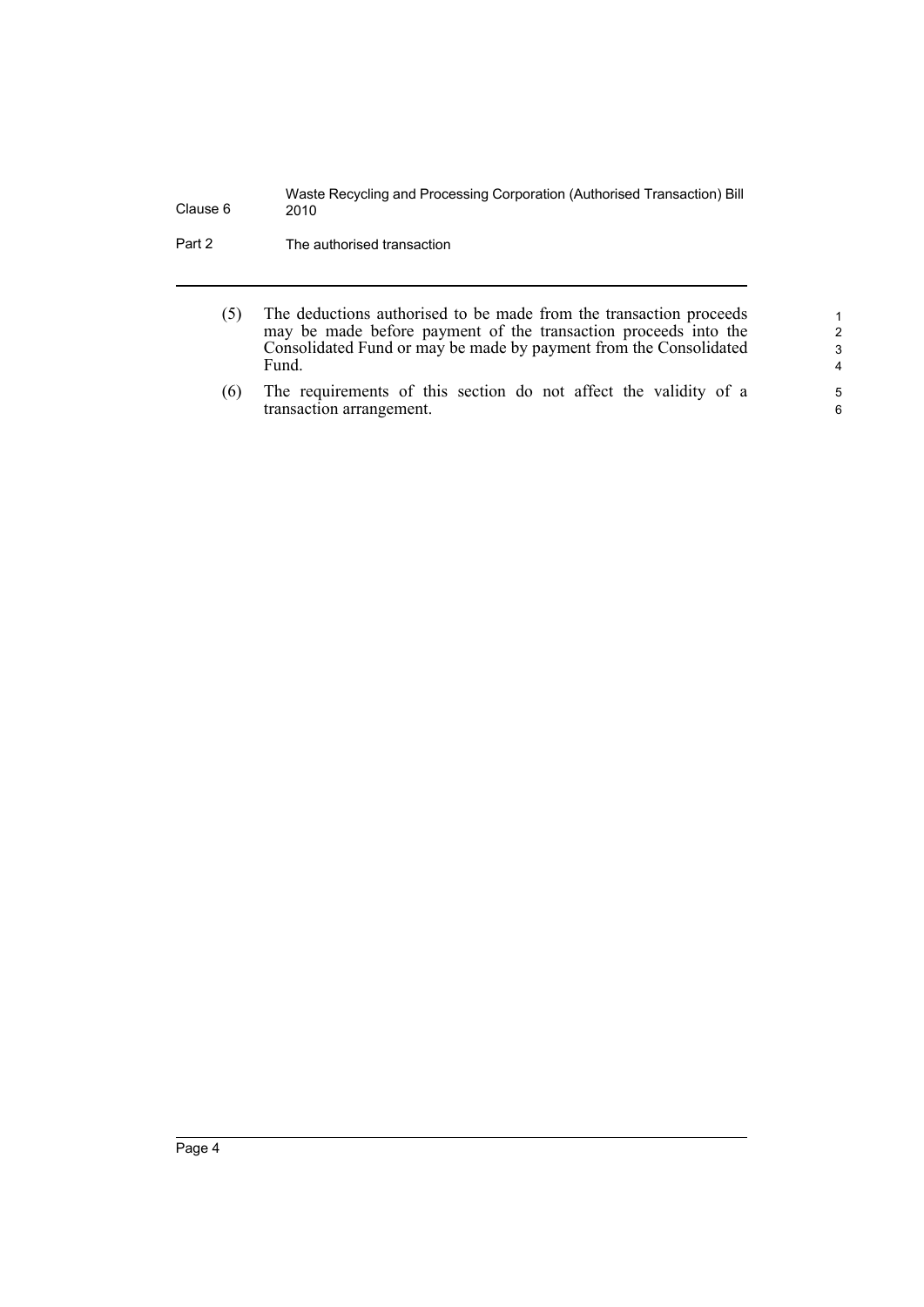| Waste Recycling and Processing Corporation (Authorised Transaction) Bill<br>2010 |        |  |
|----------------------------------------------------------------------------------|--------|--|
| Facilitating the authorised transaction                                          | Part 3 |  |

## <span id="page-12-1"></span><span id="page-12-0"></span>**Part 3 Facilitating the authorised transaction**

### **7 Treasurer's functions**

The Treasurer has and may exercise all such functions as are necessary or convenient for the purposes of the authorised transaction. The functions conferred on the Treasurer by any other provision of this Act do not limit the Treasurer's functions under this section.

### <span id="page-12-2"></span>**8 Transaction companies**

- (1) The Treasurer may for the purposes of the authorised transaction establish, or direct the establishment of, companies as *transaction companies* in any of the following ways:
	- (a) the formation or acquisition by or on behalf of the State or a SOC of a company limited by shares, so that all the issued shares in the company are held by or on behalf of the State or a SOC (or both),
	- (b) the formation or acquisition of a company as a wholly owned subsidiary company of a transaction company,
	- (c) the conversion of WSN into a company limited by shares as provided by Schedule 2.
- (2) A transaction company that is a public sector agency may be converted from one kind of company to any other kind of company.
- (3) Except by express agreement with the Treasurer:
	- (a) a transaction company is not and does not represent the State, and
	- (b) the debts, liabilities and obligations of a transaction company are not guaranteed by the State (but without affecting any guarantee of a debt, liability or obligation of WSN that becomes a debt, liability or obligation of the transaction company).
- (4) The Treasurer may act for or on behalf of the State, a SOC or a transaction company that is a public sector agency in connection with the rights, privileges and benefits, and the duties, liabilities and obligations of the State, the SOC or the transaction company as the holder of shares or other securities in a transaction company.
- (5) Shares and other securities in a transaction company that is a public sector agency may be issued, sold or transferred in accordance with the directions of the Treasurer.
- (6) The Treasurer may on behalf of the State, a SOC or a transaction company that is a public sector agency enter into and carry out transaction arrangements for the issue, sale or transfer of shares and other securities in a transaction company.

Page 5

 $\mathfrak{p}$ 3 4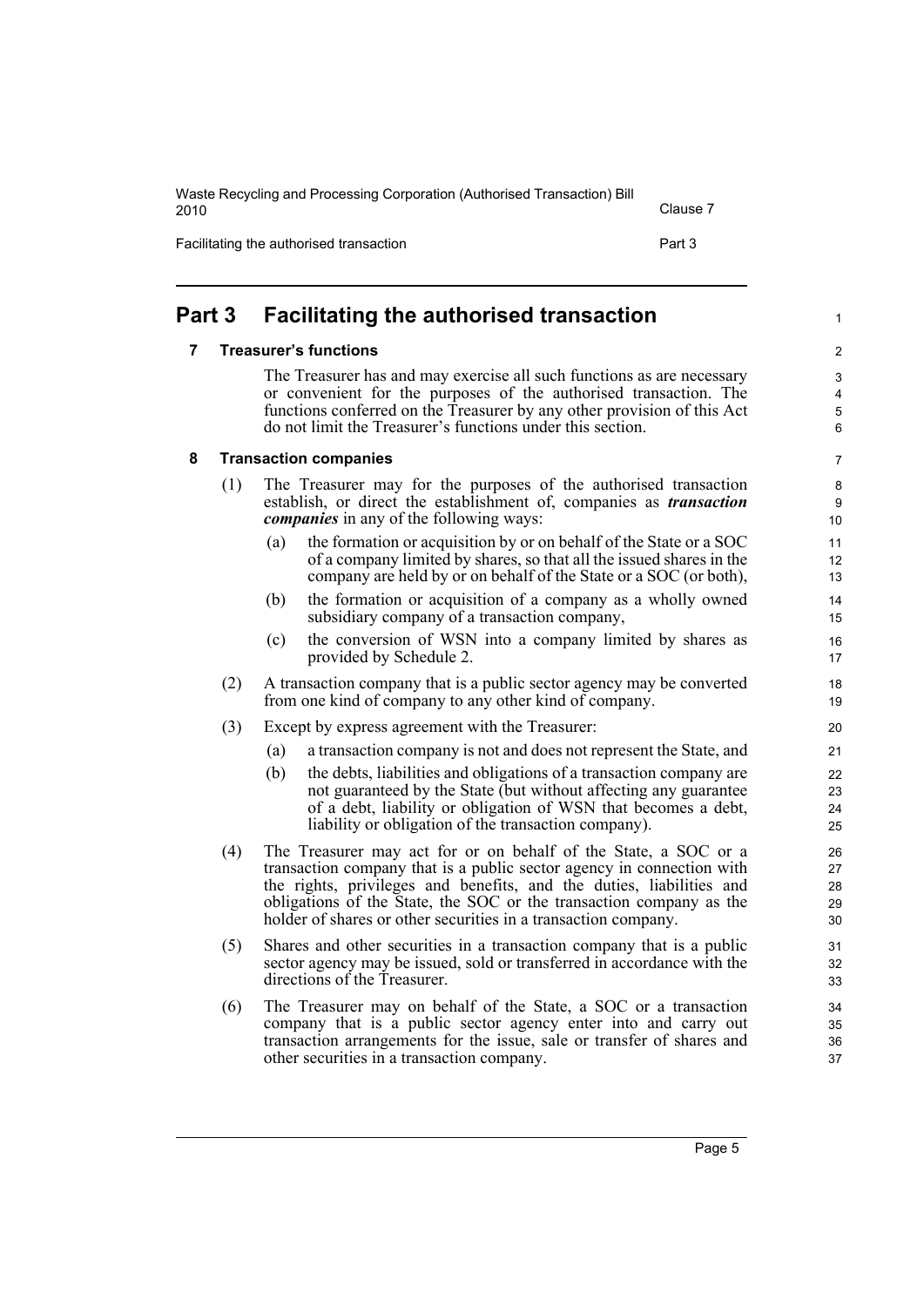Part 3 Facilitating the authorised transaction

### <span id="page-13-0"></span>**9 Functions of WSN and transaction companies**

(1) WSN and any transaction company have and may exercise all such functions as are necessary or convenient for the purposes of the authorised transaction.

- (2) The functions conferred by this section are in addition to any other functions that WSN or a transaction company has apart from this section and those other functions do not prevent or otherwise limit the exercise of the additional functions conferred by this section.
- (3) The Treasurer may act for and on behalf of and in the name of WSN or any transaction company (while it is a public sector agency) in the exercise of any of its functions for the purposes of the authorised transaction.

### <span id="page-13-1"></span>**10 Direction and control of WSN and transaction companies**

- (1) WSN and any transaction company (while it is a public sector agency) are subject to the direction and control of the Treasurer in the exercise of any of their functions for the purposes of the authorised transaction.
- (2) The Treasurer may give directions for the purposes of the authorised transaction to WSN and to any transaction company, and to the directors and other officers of WSN or a transaction company. Any such directions must be complied with by WSN, the transaction company or the directors or other officers concerned.
- (3) Directions to a transaction company (or its directors and other officers) can only be given and are only required to be complied with while the transaction company is a public sector agency.
- (4) The power to give directions under this section extends to directions with respect to the way in which WSN or a transaction company is to conduct its business and other affairs.
- (5) Action taken by WSN to comply with a direction of the Treasurer under this Act does not require the approval of the voting shareholders or portfolio Minister of WSN.
- (6) Anything done or omitted to be done by a director or other officer of WSN or a transaction company in complying with a direction given by the Treasurer under this Act does not subject the director or officer personally to any action, liability, claim or demand.
- (7) The provisions of this section are declared to be Corporations legislation displacement provisions for the purposes of section 5G of the Corporations Act.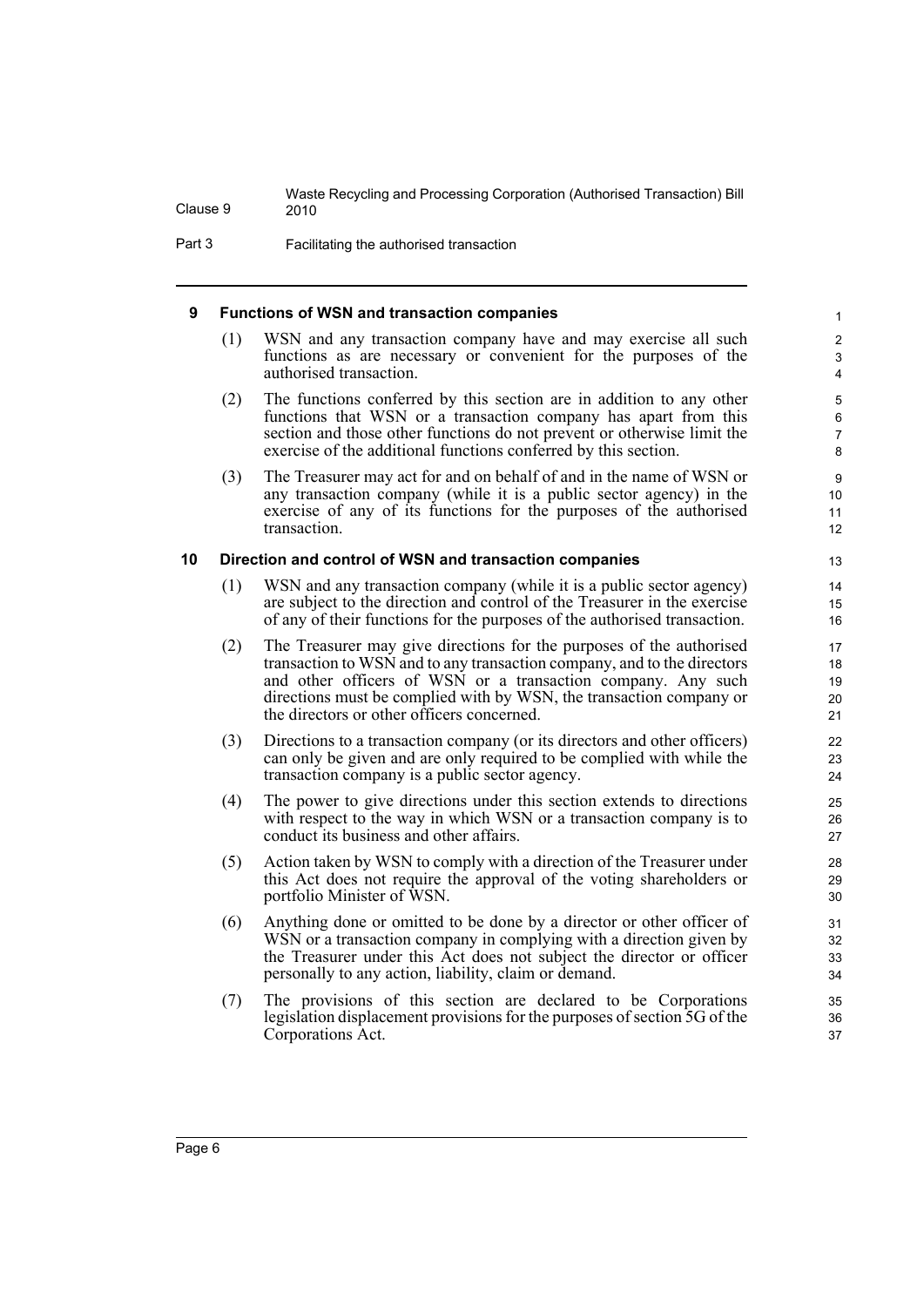| Waste Recycling and Processing Corporation (Authorised Transaction) Bill<br>2010 | Clause 11 |
|----------------------------------------------------------------------------------|-----------|
| Facilitating the authorised transaction                                          | Part 3    |

### <span id="page-14-0"></span>**11 Grant of relevant authorisations**

| (1) | The Treasurer may give directions to a public sector agency for or with<br>respect to the grant of any relevant authorisation to a person who<br>becomes or who it is proposed will become the new operator of any<br>WSN assets pursuant to the authorised transaction, including directions<br>for or with respect to any of the following: |  |
|-----|-----------------------------------------------------------------------------------------------------------------------------------------------------------------------------------------------------------------------------------------------------------------------------------------------------------------------------------------------|--|
|     | requiring the grant of any such relevant authorisation without the<br>(a)<br>necessity for the making or determination of any application,                                                                                                                                                                                                    |  |

- (b) the displacement or modification of any provision of a relevant law in its application to the grant of any such relevant authorisation,
- (c) the conditions or endorsements subject to which any such relevant authorisation is to be granted or that are to be attached to any such relevant authorisation.
- (2) A direction may only be given under this section for the grant of a relevant authorisation that:
	- (a) operates to transfer, replace or replicate an existing relevant authorisation that is currently in force, to the extent of its application to or in respect of the WSN assets concerned, and
	- (b) is subject to terms, conditions or endorsements that are the same (or to substantially the same effect) as those to which that existing relevant authorisation is subject.
- (3) The Treasurer must consult with a public sector agency before giving a direction to the public sector agency under this section.
- (4) A public sector agency exercising functions under a relevant law must comply with a direction of the Treasurer under this section.
- (5) Anything done by WSN in compliance with a condition or endorsement of a relevant authorisation in relation to WSN assets of which a person is the new operator is taken to have been done by the new operator for the purposes of any corresponding condition or endorsement of a relevant authorisation granted to the new operator pursuant to a direction under this section.
- (6) A relevant authorisation granted to WSN or to the new operator of WSN assets may not be suspended or cancelled on the ground of the conversion of WSN or the new operator to a company or on the ground of any change that has occurred in the officers or shareholders of the company as a result of that conversion or pursuant to a transaction arrangement.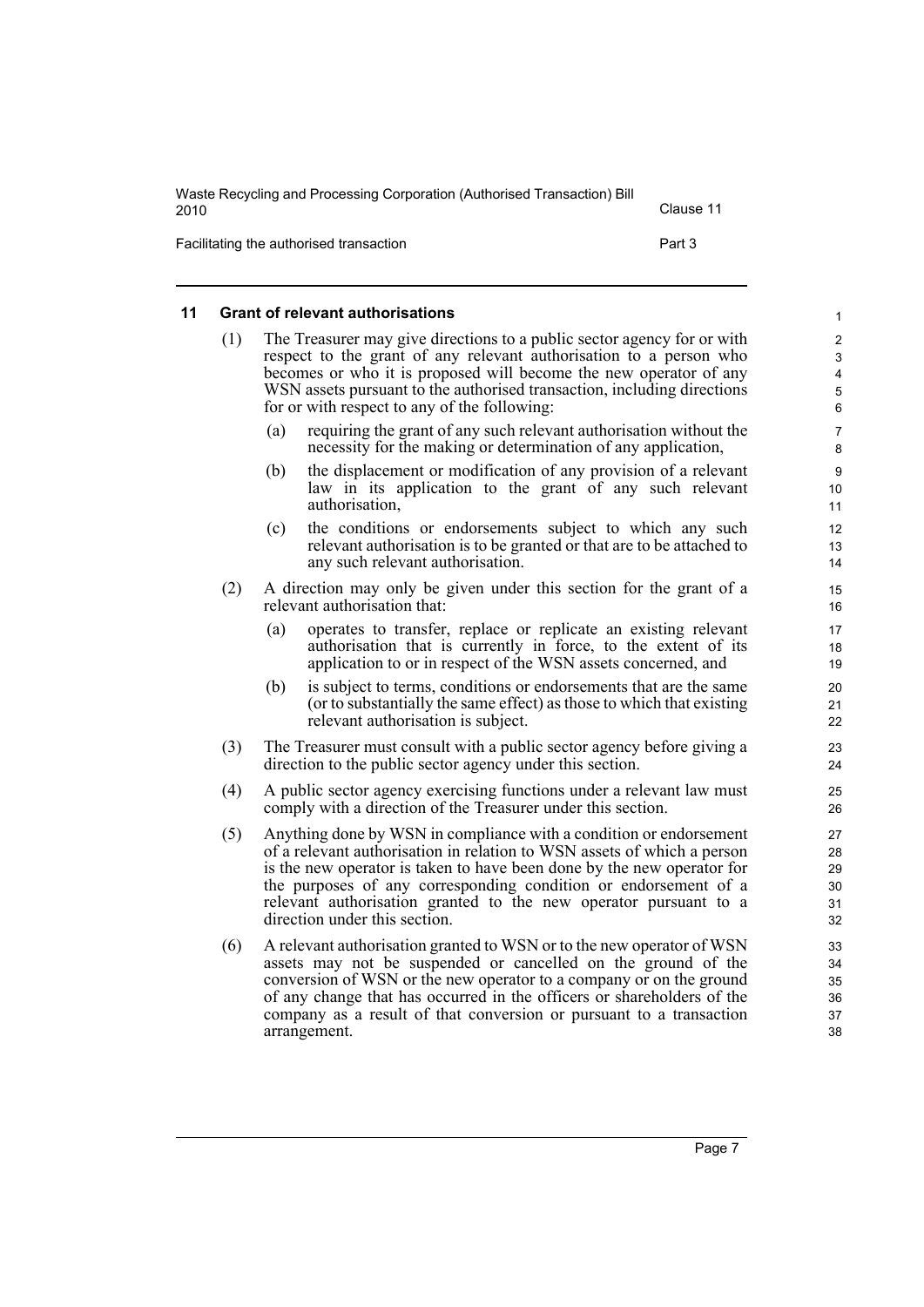Part 3 Facilitating the authorised transaction

<span id="page-15-2"></span><span id="page-15-1"></span><span id="page-15-0"></span>

|    | (7) | In this section:                                                                                                                                                 | 1                        |
|----|-----|------------------------------------------------------------------------------------------------------------------------------------------------------------------|--------------------------|
|    |     | <i>grant</i> includes issue and transfer.                                                                                                                        | $\mathbf{2}$             |
|    |     | new operator of WSN assets means:                                                                                                                                | 3                        |
|    |     | a public sector agency to which any WSN assets are transferred<br>(a)<br>for the purposes of the authorised transaction, or                                      | 4<br>5                   |
|    |     | a person (or the nominee of a person) in whom WSN assets are<br>(b)<br>vested, or to whom WSN assets are transferred, pursuant to the<br>authorised transaction. | 6<br>$\overline{7}$<br>8 |
|    |     | <i>public sector agency</i> includes a local authority.                                                                                                          | 9                        |
|    |     | <i>relevant authorisation</i> means a licence, permit, consent, entitlement,<br>accreditation or other authorisation under a relevant law.                       | 10<br>11                 |
|    |     | <i>relevant law</i> means any of the following Acts and any regulations or<br>instruments under those Acts:                                                      | 12<br>13                 |
|    |     | Contaminated Land Management Act 1997                                                                                                                            | 14                       |
|    |     | Environmental Planning and Assessment Act 1979                                                                                                                   | 15                       |
|    |     | Mining Act 1992                                                                                                                                                  | 16                       |
|    |     | Protection of the Environment Operations Act 1997                                                                                                                | 17                       |
|    |     | Sydney Water Act 1994                                                                                                                                            | 18                       |
|    |     | Water Act 1912                                                                                                                                                   | 19                       |
|    |     | Water Management Act 2000                                                                                                                                        | 20                       |
|    |     | any other Act prescribed by the regulations.                                                                                                                     | 21                       |
| 12 |     | <b>Vesting orders</b>                                                                                                                                            | 22                       |
|    |     | The Treasurer may make vesting orders under Schedule 3 for the<br>purposes of the authorised transaction.                                                        | 23<br>24                 |
| 13 |     | <b>Employee protections</b>                                                                                                                                      | 25                       |
|    |     | Schedule 4 contains provisions relating to the transfer of employees of<br>WSN for the purposes of the authorised transaction.                                   | 26<br>27                 |
| 14 |     | <b>Waste Assets Management Corporation</b>                                                                                                                       | 28                       |
|    | (1) | There is constituted by this Act a corporation with the corporate name<br>of the Waste Assets Management Corporation (the Corporation).                          | 29<br>30                 |
|    | (2) | The Corporation is a NSW Government agency and is, in the exercise<br>of the Corporation's functions, subject to the control and direction of the<br>Treasurer.  | 31<br>32<br>33           |
|    |     |                                                                                                                                                                  |                          |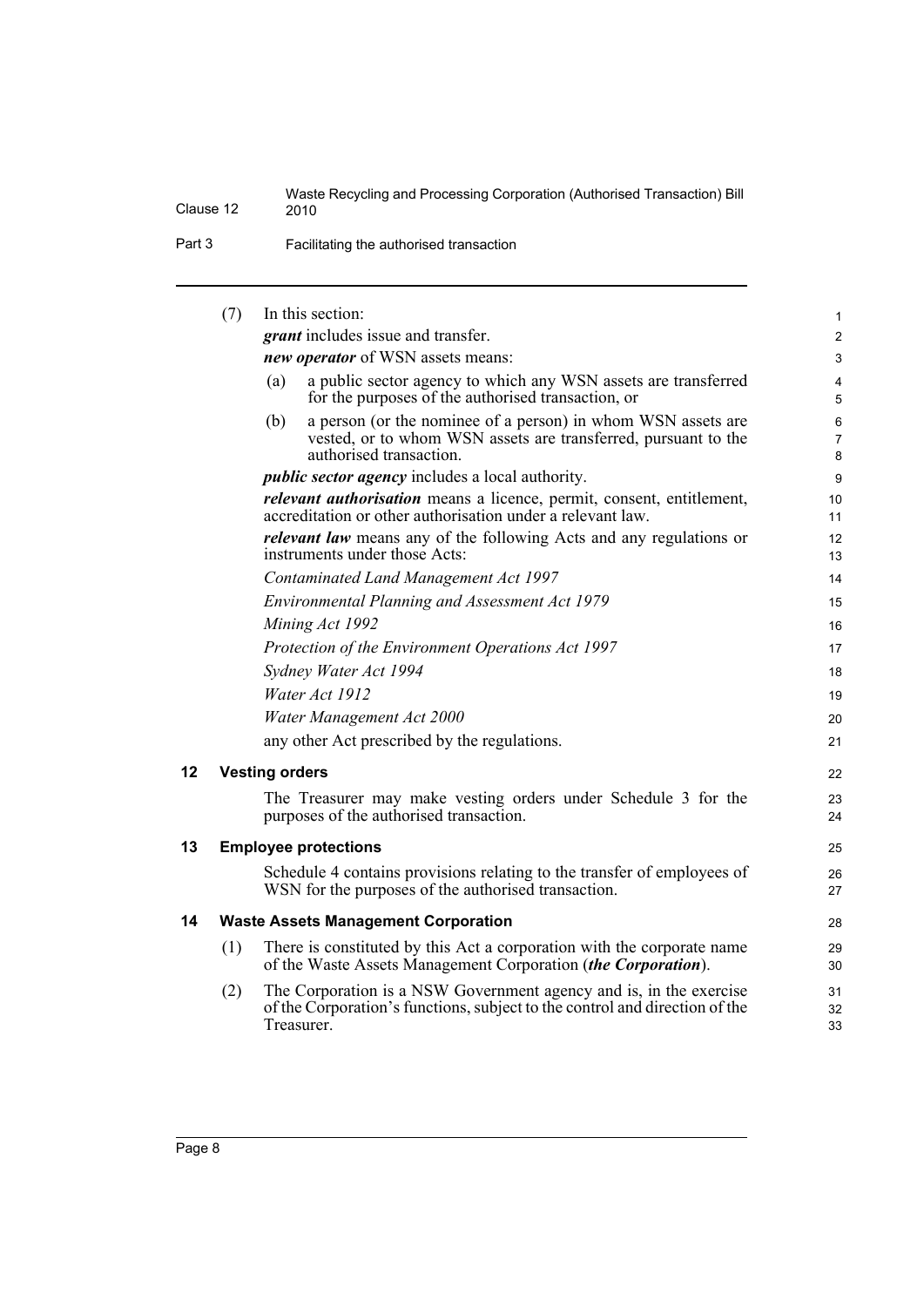| Waste Recycling and Processing Corporation (Authorised Transaction) Bill<br>2010 | Clause 15 |
|----------------------------------------------------------------------------------|-----------|
| Facilitating the authorised transaction                                          | Part 3    |

<span id="page-16-0"></span>(3) The Corporation has the following functions: (a) to hold, on behalf of the Crown, WSN assets acquired by it or transferred to it by or under this or any other Act and to conduct businesses, provide services and carry on activities that relate to or are incidental to the management of any WSN assets held by it, (b) to undertake, on behalf of the Crown, the development for any purpose for the benefit of the State of any land comprising WSN assets held by it, (c) such other functions in connection with WSN assets held by it as may be prescribed by the regulations, (d) such other functions as may be conferred or imposed on the Corporation by or under this or any other Act. **Note.** See also Schedule 5, which makes further provision for the Corporation. **15 State taxes** (1) In this section: *relevant matter* means any of the following: (a) the transfer of WSN assets for the purposes of the authorised transaction, (b) a vesting of assets, rights or liabilities by operation of Schedule 3 (Vesting of assets, rights and liabilities) and anything certified by the Treasurer as having been done in consequence of such a vesting (for example, the transfer or registration of an interest in land), (c) the issue, disposal or purchase of shares or other securities in a company for the purposes of the authorised transaction, (d) any matter connected with the corporate conversion of WSN for the purposes of the authorised transaction, (e) such other matters for the purposes of the authorised transaction as may be prescribed by the regulations. *State tax* means application or registration fees, duty under the *Duties Act 1997* or any other tax, duty, fee or charge imposed by any Act or law of the State. (2) State tax is not payable by a public sector agency in relation to a relevant matter. (3) State tax is not payable by a person or body (other than a public sector agency) in relation to a relevant matter to such extent (if any) as the Treasurer may direct by order in writing, either generally or in a 1 2 3 4 5 6 7 8 9 10 11 12 13 14 15 16 17 18 19 20 21 22 23 24 25 26 27 28 29 30 31 32 33 34 35 36 37

particular case.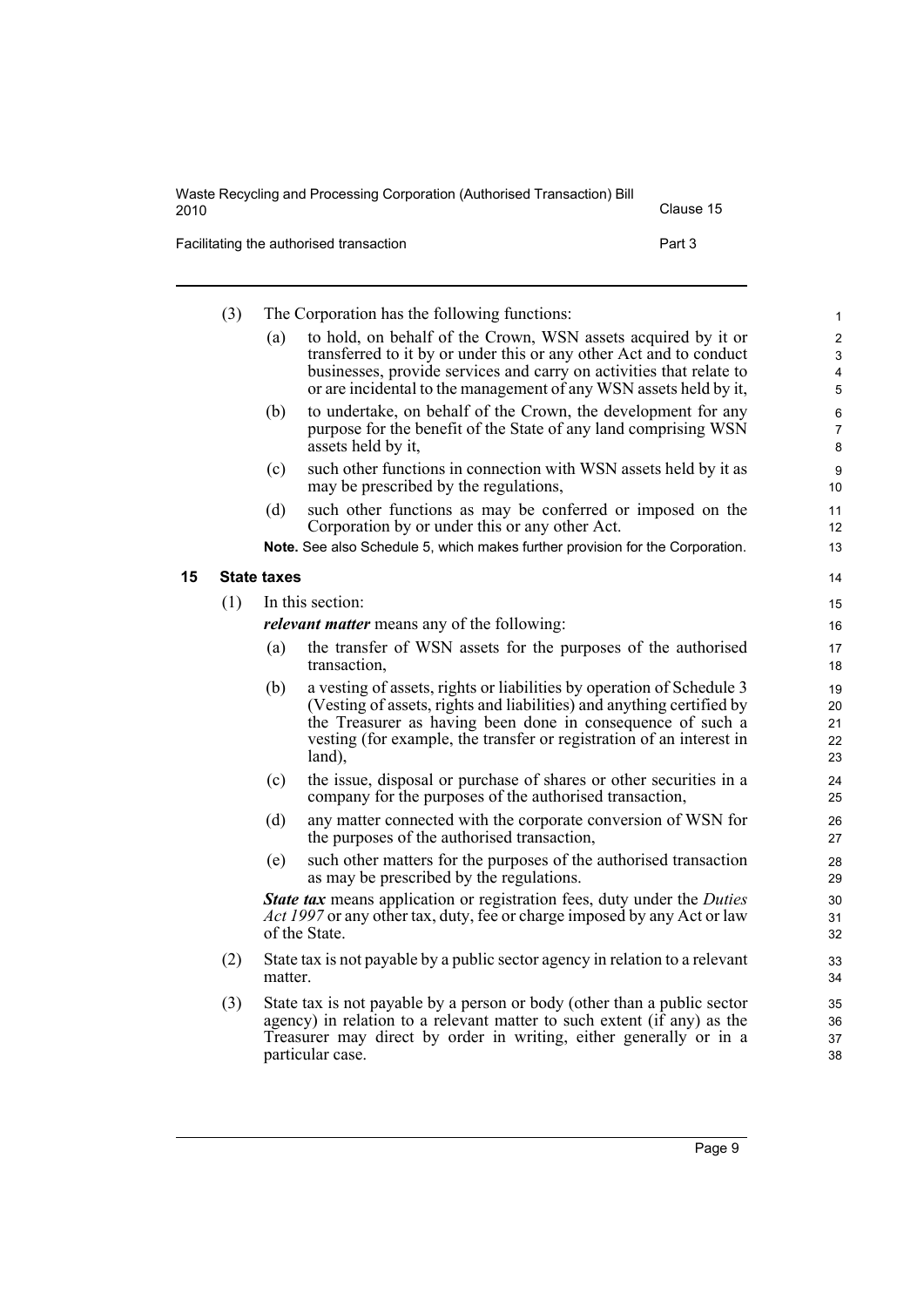| Part 3 | Facilitating the authorised transaction |
|--------|-----------------------------------------|
|--------|-----------------------------------------|

(4) An order may be made by the Treasurer under this section before or after the liability to pay the State tax concerned accrues.

(5) The Treasurer must give a copy of an order under this section to the Chief Commissioner of State Revenue.

### <span id="page-17-0"></span>**16 Contracts for sale of land**

Section 52A (Contracts for sale of land) of the *Conveyancing Act 1919* does not apply to a contract for the sale of land that is entered into for the purposes of the authorised transaction.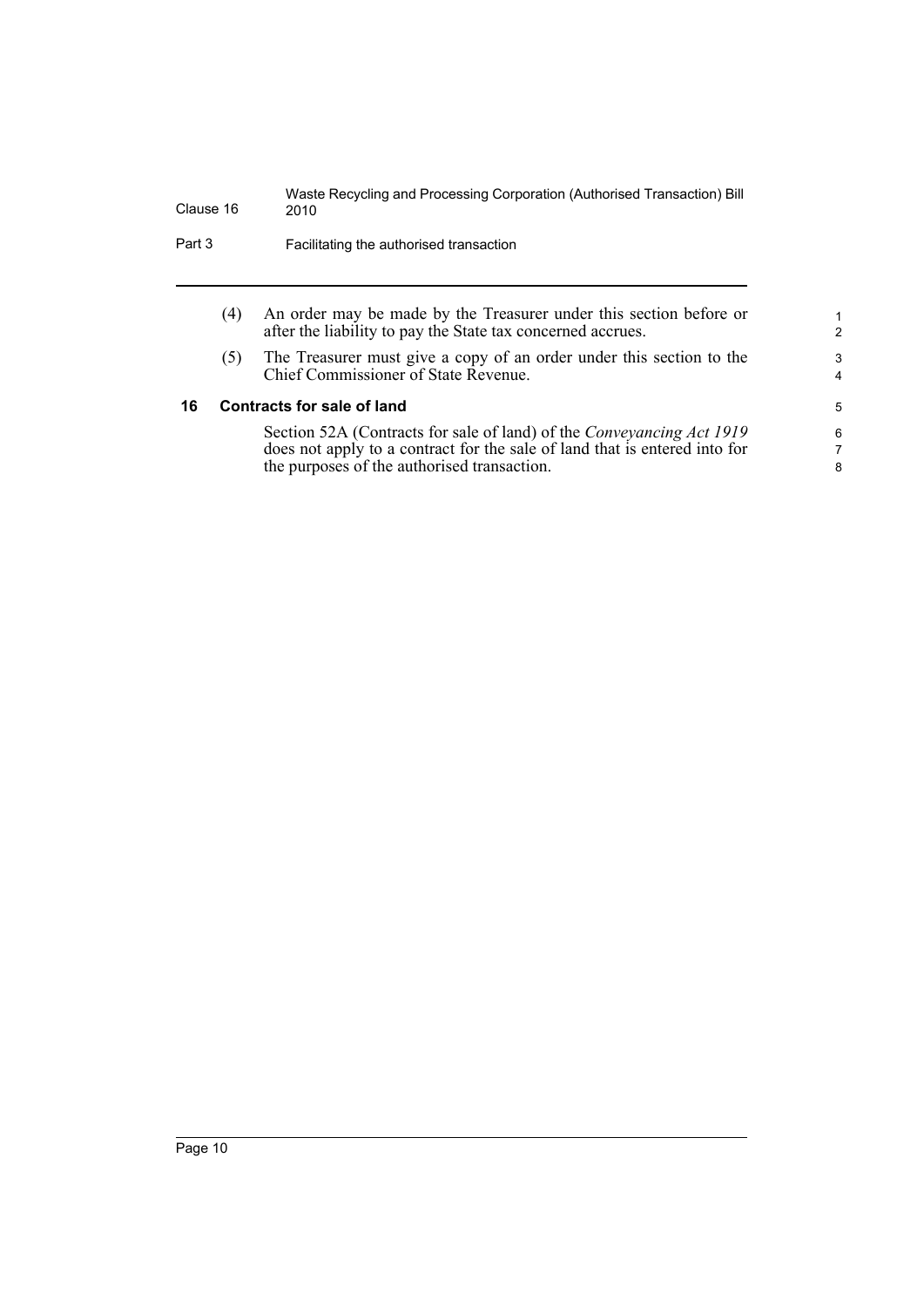<span id="page-18-4"></span><span id="page-18-3"></span><span id="page-18-2"></span><span id="page-18-1"></span><span id="page-18-0"></span>

|        |     | Miscellaneous<br>Part 4                                                                                                                                                                                                                                                                                                                                                |  |  |
|--------|-----|------------------------------------------------------------------------------------------------------------------------------------------------------------------------------------------------------------------------------------------------------------------------------------------------------------------------------------------------------------------------|--|--|
| Part 4 |     | <b>Miscellaneous</b>                                                                                                                                                                                                                                                                                                                                                   |  |  |
| 17     |     | <b>Release of information by Auditor-General</b>                                                                                                                                                                                                                                                                                                                       |  |  |
|        |     | Section 38 (Secrecy) of the <i>Public Finance and Audit Act 1983</i> does not<br>apply to or in respect of a report or communication that the Treasurer<br>authorises the Auditor-General to make to a person for the purposes of<br>the authorised transaction.                                                                                                       |  |  |
| 18     |     | <b>Delegation</b>                                                                                                                                                                                                                                                                                                                                                      |  |  |
|        |     | The Treasurer may delegate to the Secretary of the Treasury, or to any<br>other officer of the Government Service prescribed by the regulations,<br>any function of the Treasurer under this Act except this power of<br>delegation.                                                                                                                                   |  |  |
| 19     |     | Act to bind State and other jurisdictions                                                                                                                                                                                                                                                                                                                              |  |  |
|        | (1) | This Act binds the State and, in so far as the legislative power of the<br>Parliament of New South Wales permits, the other States, the Territories<br>and the Commonwealth.                                                                                                                                                                                           |  |  |
|        | (2) | Without limiting subsection $(1)$ , this Act has effect despite any privilege<br>or immunity of the Crown in any of its capacities.                                                                                                                                                                                                                                    |  |  |
|        | (3) | This Act does not make any State or Territory, the Commonwealth, or<br>the Crown in any of its capacities, liable to be prosecuted for an offence.                                                                                                                                                                                                                     |  |  |
|        | (4) | A reference in this section to a State, Territory or the Commonwealth<br>includes a reference to the Government of the State, Territory or<br>Commonwealth.                                                                                                                                                                                                            |  |  |
| 20     |     | General relationship of Act with other State legislation                                                                                                                                                                                                                                                                                                               |  |  |
|        | (1) | None of the following provisions operate to prevent, restrict or<br>otherwise limit the carrying out of the authorised transaction or the<br>exercise of a function for the purposes of the authorised transaction:                                                                                                                                                    |  |  |
|        |     | any provision of the <i>State Owned Corporations Act 1989</i> or the<br>(a)<br>Waste Recycling and Processing Corporation Act 2001,                                                                                                                                                                                                                                    |  |  |
|        |     | (b) any provision of the constitution of WSN or a subsidiary of<br>WSN.                                                                                                                                                                                                                                                                                                |  |  |
|        | (2) | In the event of any inconsistency between the provisions of this Act or<br>the regulations and a provision of any other State legislation that is<br>prescribed by the regulations as an inconsistent provision for the<br>purposes of this section, the provisions of this Act or the regulations (as<br>the case may be) prevail to the extent of the inconsistency. |  |  |

Clause 17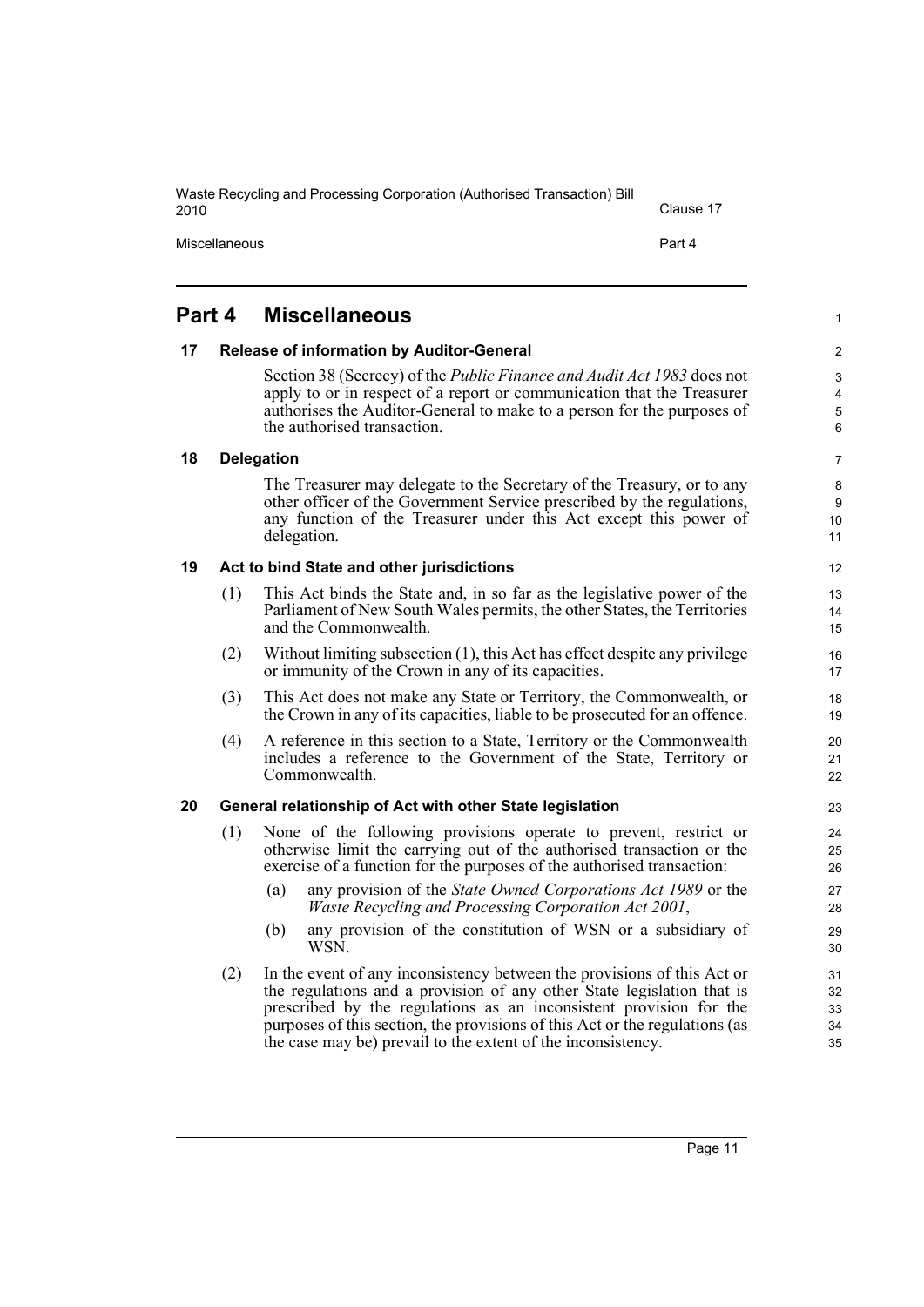Part 4 Miscellaneous

### <span id="page-19-0"></span>**21 Extraterritorial operation of Act**

| (1) | It is the intention of the Parliament of New South Wales that the      |
|-----|------------------------------------------------------------------------|
|     | operation of this Act should, as far as possible, include operation in |
|     | relation to the following:                                             |

- (a) things situated in or outside the territorial limits of the State,
- (b) acts, transactions and matters done, entered into or occurring in or outside the territorial limits of the State,

- (c) things, acts, transactions and matters (wherever situated, done, entered into or occurring) that would, apart from this Act, be governed or otherwise affected by the law of another State, a Territory, the Commonwealth or a foreign country.
- (2) Without limiting subsection (1), it is the intention of the Parliament of New South Wales that the provisions of this Act have an operation in relation to the things, acts, transactions and matters referred to in that subsection even if the rules of private international law (whether at general law or as provided by legislation) would require the application of a law other than this Act instead of the provisions of this Act.

### <span id="page-19-1"></span>**22 Construction of Act and instruments so as not to exceed legislative power**

- (1) Unless a contrary intention appears, if a provision of this Act or an instrument made under this Act:
	- (a) would, apart from this section, have an invalid application, but
	- (b) also has at least one valid application,

it is the intention of the Parliament of New South Wales that the provision is not to have the invalid application, but is to have every valid application.

- (2) Despite subsection (1), the provision is not to have a particular valid application if:
	- (a) apart from this section, it is clear, taking into account the provision's context and the purposes or objects underlying this Act, that the provision was intended to have that valid application only if every invalid application, or a particular invalid application, of the provision had also been within the legislative power of the Parliament of New South Wales, or
	- (b) the provision's operation in relation to that valid application would be different in a substantial respect from what would have been its operation in relation to that valid application if every invalid application, or a particular invalid application, of the provision had been within the legislative power of the Parliament of New South Wales.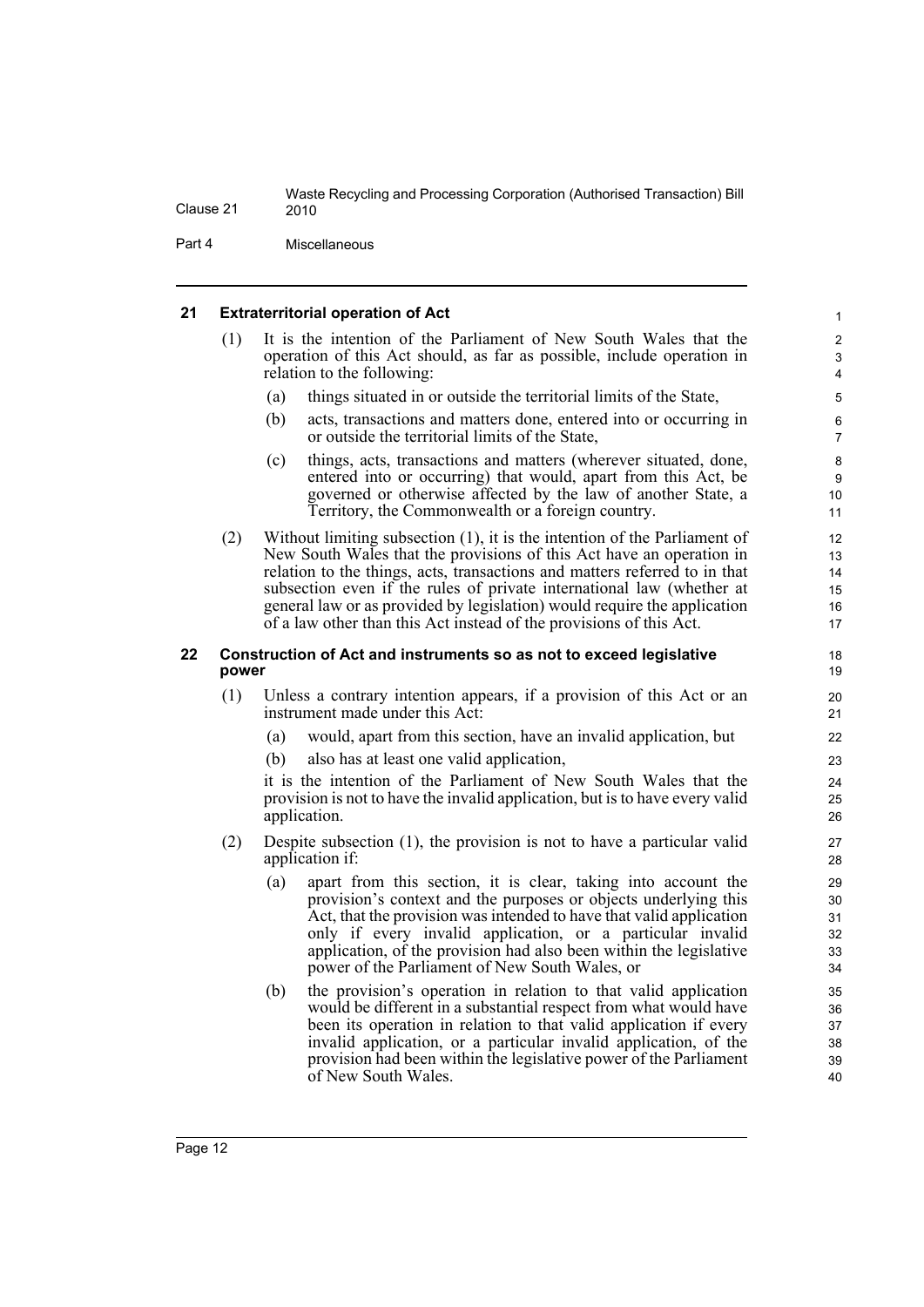<span id="page-20-0"></span>

|    | Miscellaneous |     | Part 4                                                                                                                                                                                                                                           |                      |
|----|---------------|-----|--------------------------------------------------------------------------------------------------------------------------------------------------------------------------------------------------------------------------------------------------|----------------------|
|    | (3)           |     | Subsection (2) does not limit the cases in which a contrary intention<br>may be taken to appear for the purposes of subsection (1).                                                                                                              |                      |
|    | (4)           |     | This section is in addition to, and not in derogation of, section 31 of the<br>Interpretation Act 1987.                                                                                                                                          |                      |
|    | (5)           |     | In this section:                                                                                                                                                                                                                                 |                      |
|    |               |     | <i>application</i> means an application in relation to:                                                                                                                                                                                          |                      |
|    |               | (a) | one or more particular persons, things, matters, places,<br>circumstances or cases, or                                                                                                                                                           |                      |
|    |               | (b) | one or more classes (however defined or determined) of persons,<br>things, matters, places, circumstances or cases.                                                                                                                              |                      |
|    |               |     | <i>invalid application</i> , in relation to a provision, means an application<br>because of which the provision exceeds the legislative power of the<br>Parliament of New South Wales.                                                           |                      |
|    |               |     | valid application, in relation to a provision, means an application<br>which, if it were the provision's only application, would be within the<br>legislative power of the Parliament of New South Wales.                                        |                      |
| 23 |               |     | Protection of contractual and other obligations                                                                                                                                                                                                  |                      |
|    | (1)           |     | This section applies to the following:                                                                                                                                                                                                           |                      |
|    |               | (a) | the operation of this Act (including any order under this Act and<br>anything done or omitted to be done under or for the purposes of<br>this Act),                                                                                              | 19<br>20<br>21       |
|    |               | (b) | the transfer of WSN assets for the purposes of the authorised<br>transaction,                                                                                                                                                                    |                      |
|    |               | (c) | the entering into or performance of obligations under a<br>transaction arrangement by a public sector agency,                                                                                                                                    |                      |
|    |               | (d) | a disclosure of information by, on behalf of or with the consent<br>of a public sector agency for the purposes of the authorised<br>transaction.                                                                                                 |                      |
|    | (2)           |     | None of the matters or things to which this section applies are to be<br>regarded as:                                                                                                                                                            | 29<br>30             |
|    |               | (a) | a breach of contract or confidence or otherwise as a civil wrong,<br>or                                                                                                                                                                          |                      |
|    |               | (b) | a breach of any instrument (including, without limitation, any<br>provision prohibiting, restricting or regulating the assignment or<br>transfer of assets, rights or liabilities) or as requiring any act to be<br>done under an instrument, or | 33<br>34<br>35<br>36 |
|    |               | (c) | giving rise to any right or remedy by a party to a contract or other<br>instrument, or as causing or permitting the termination of, or<br>exercise of rights under, any contract or other instrument, or                                         | 37<br>38<br>39       |

2010 Clause 23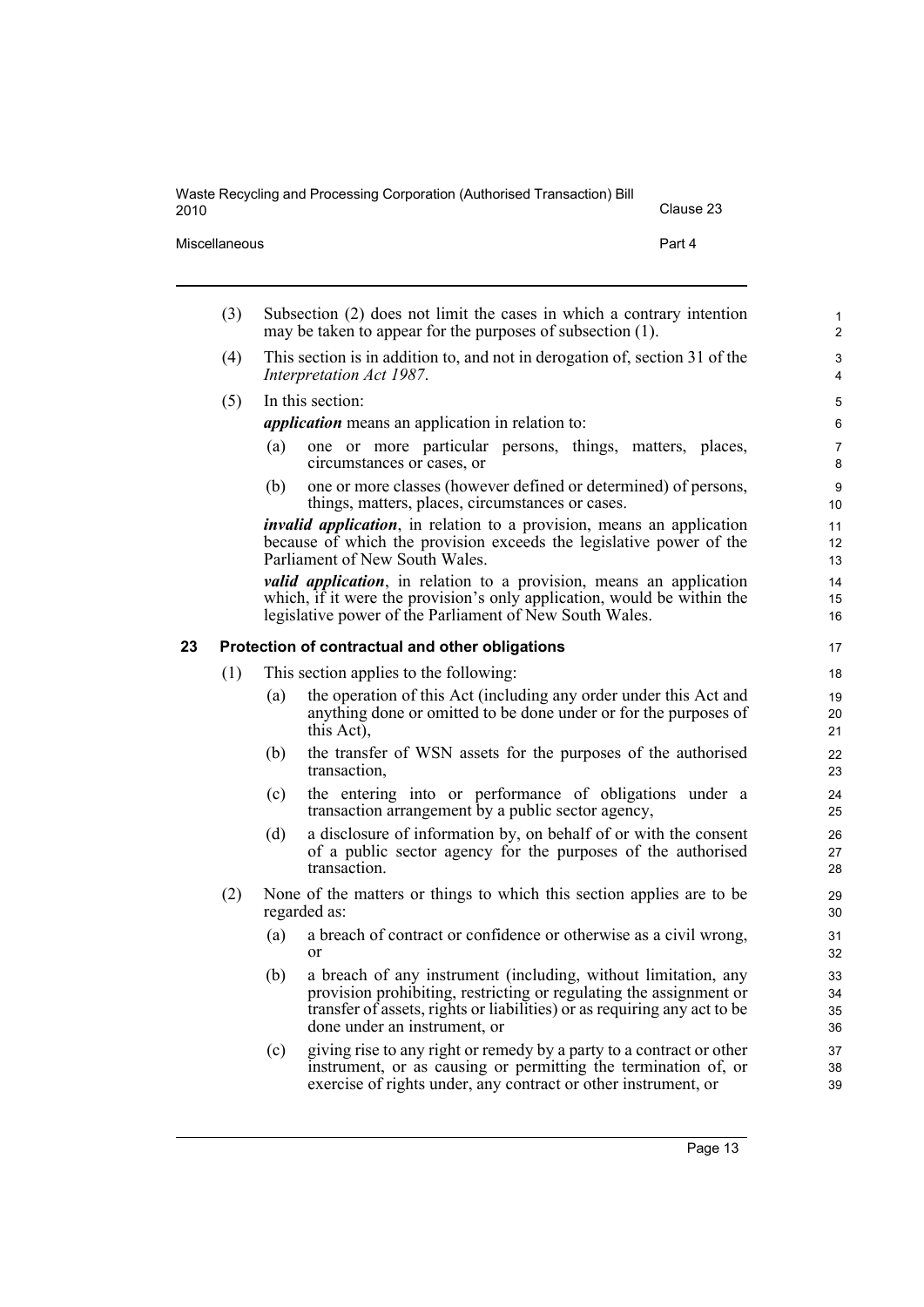Part 4 Miscellaneous

<span id="page-21-0"></span>

|    |     | (d)  | an event of default under any contract or other instrument, or                                                                                                                                                                                                                                                                                               | $\mathbf{1}$                 |
|----|-----|------|--------------------------------------------------------------------------------------------------------------------------------------------------------------------------------------------------------------------------------------------------------------------------------------------------------------------------------------------------------------|------------------------------|
|    |     | (e)  | giving rise to a breach of or an offence against a provision of an<br>Act that prohibits or restricts the disclosure of information, or                                                                                                                                                                                                                      | $\overline{2}$<br>3          |
|    |     | (f)  | releasing a surety or other obligee wholly or in part from an<br>obligation.                                                                                                                                                                                                                                                                                 | $\overline{\mathbf{4}}$<br>5 |
|    | (3) |      | This section does not affect the rights and obligations of the parties to a<br>transaction arrangement in respect of the performance of obligations<br>under the transaction arrangement.                                                                                                                                                                    | 6<br>7<br>8                  |
|    | (4) |      | In this section:                                                                                                                                                                                                                                                                                                                                             | 9                            |
|    |     |      | <i>instrument</i> means an instrument (other than an instrument made under<br>this Act) or any other document that creates, modifies or extinguishes<br>rights or liabilities (or would do so if lodged, filed or registered in<br>accordance with any law), and includes any judgment, order, process or<br>other instrument issued by a court or tribunal. | 10<br>11<br>12<br>13<br>14   |
| 24 |     |      | <b>Compensation not payable</b>                                                                                                                                                                                                                                                                                                                              | 15                           |
|    | (1) |      | Compensation is not payable by or on behalf of the State:                                                                                                                                                                                                                                                                                                    | 16                           |
|    |     | (a)  | because of the enactment or operation of this Act, or for any<br>consequence of that enactment or operation, or                                                                                                                                                                                                                                              | 17<br>18                     |
|    |     | (b)  | because of any statement or conduct relating to the enactment of<br>this Act.                                                                                                                                                                                                                                                                                | 19<br>20                     |
|    | (2) |      | This section does not extend to compensation payable under a<br>transaction arrangement to a party to the transaction arrangement in<br>connection with the performance of obligations under the transaction<br>arrangement.                                                                                                                                 | 21<br>22<br>23<br>24         |
|    | (3) |      | In this section:                                                                                                                                                                                                                                                                                                                                             | 25                           |
|    |     |      | <i>compensation</i> includes damages or any other form of monetary<br>compensation.                                                                                                                                                                                                                                                                          | 26<br>27                     |
|    |     |      | <i>conduct</i> includes any act or omission, whether unconscionable,<br>misleading, deceptive or otherwise.                                                                                                                                                                                                                                                  | 28<br>29                     |
|    |     | Act. | <i>operation of this Act</i> includes the operation of any notice or order under<br>this Act and any agreement entered into under or for the purposes of this                                                                                                                                                                                                | 30<br>31<br>32               |
|    |     |      | <i>statement</i> includes a representation of any kind:                                                                                                                                                                                                                                                                                                      | 33                           |
|    |     | (a)  | whether made verbally or in writing, and                                                                                                                                                                                                                                                                                                                     | 34                           |
|    |     | (b)  | whether negligent, false, misleading or otherwise.                                                                                                                                                                                                                                                                                                           | 35                           |
|    |     |      | the State means the Crown within the meaning of the Crown<br>Proceedings Act 1988, and includes a public sector agency and an<br>officer, employee or agent of the Crown or a public sector agency.                                                                                                                                                          | 36<br>37<br>38               |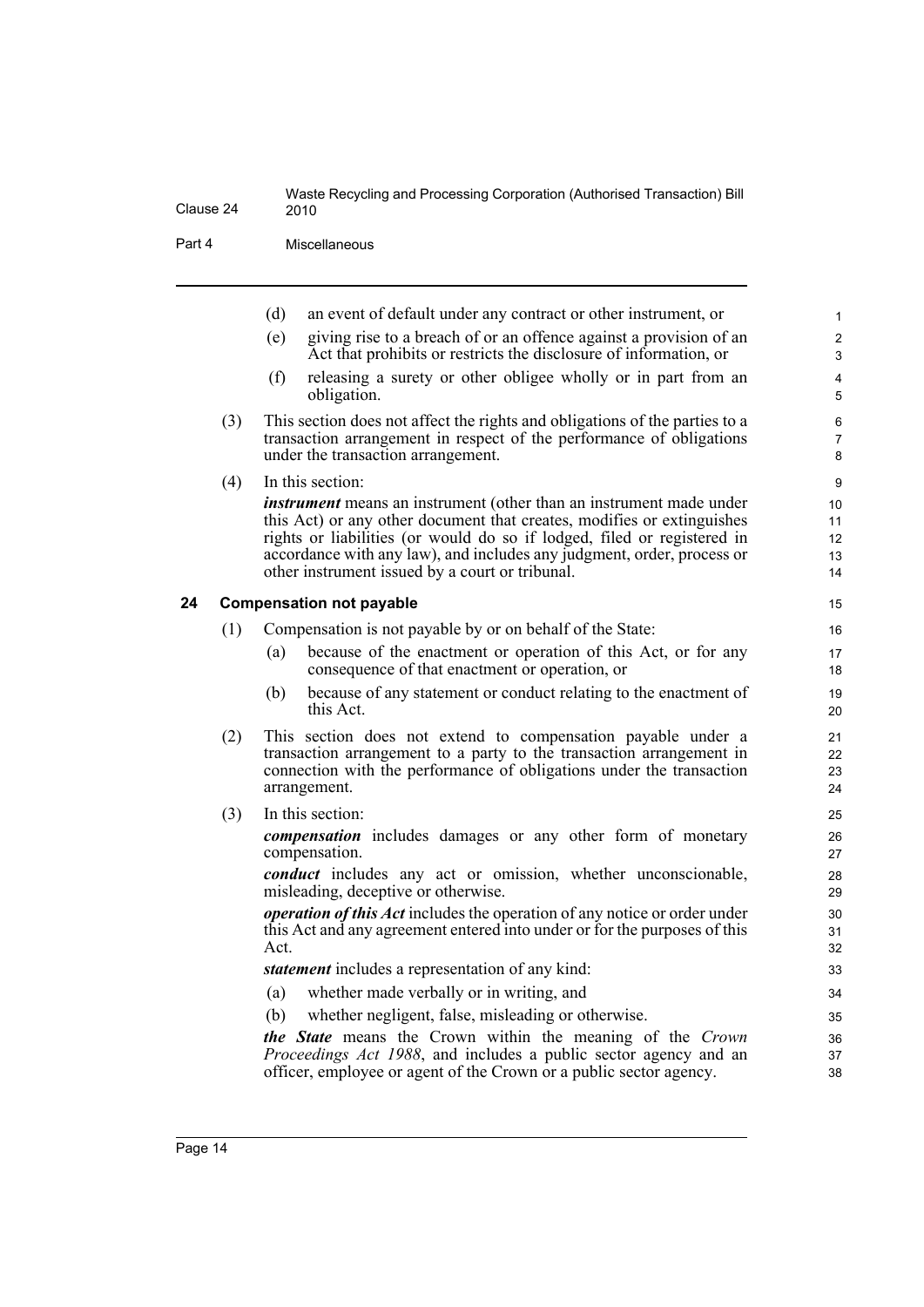| Waste Recycling and Processing Corporation (Authorised Transaction) Bill<br>2010 | Clause 25 |
|----------------------------------------------------------------------------------|-----------|
| Miscellaneous                                                                    | Part 4    |

### <span id="page-22-0"></span>**25 Certificate evidence**

A certificate purporting to be signed by the Treasurer or an officer prescribed by the regulations certifying that an order specified or referred to in the certificate is an order made by the Treasurer under a specified provision of this Act is admissible in evidence in any legal proceedings and is evidence of the matters certified.

### <span id="page-22-1"></span>**26 Regulations**

The Governor may make regulations, not inconsistent with this Act, for or with respect to any matter that by this Act is required or permitted to be prescribed or that is necessary or convenient to be prescribed for carrying out or giving effect to this Act.

### <span id="page-22-2"></span>**27 Savings and transitional regulations**

- (1) The regulations may contain provisions of a savings or transitional nature consequent on the enactment of this Act.
- (2) For the avoidance of doubt, any such provision may, if the regulations so provide, have effect despite any specified provision of this Act.
- (3) Any such provision may, if the regulations so provide, take effect from the date of assent to this Act or a later date.
- (4) To the extent to which any such provision takes effect from a date that is earlier than the date of its publication on the NSW legislation website, the provision does not operate so as:
	- (a) to affect, in a manner prejudicial to any person (other than the State or an authority of the State), the rights of that person existing before the date of its publication, or
	- (b) to impose liabilities on any person (other than the State or an authority of the State) in respect of anything done or omitted to be done before the date of its publication.

### <span id="page-22-3"></span>**28 Repeal of Waste Recycling and Processing Corporation Act 2001 No 59**

The *Waste Recycling and Processing Corporation Act 2001* is repealed.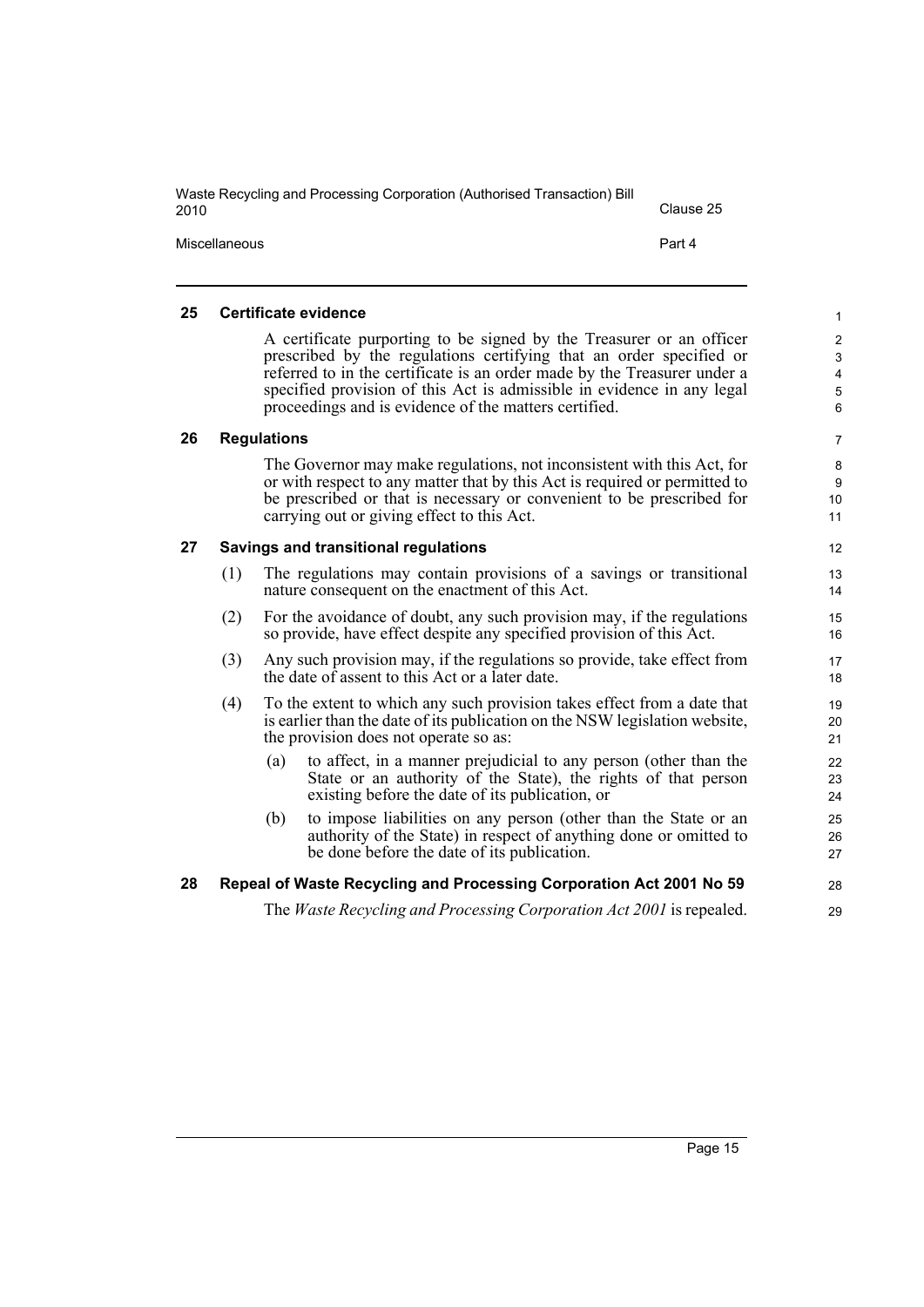Schedule 1 Interpretative provisions

<span id="page-23-0"></span>

| <b>Schedule 1</b><br><b>Interpretative provisions</b><br>$\mathbf{1}$ |                    |                                                                                                                                                                                                                        |                      |  |
|-----------------------------------------------------------------------|--------------------|------------------------------------------------------------------------------------------------------------------------------------------------------------------------------------------------------------------------|----------------------|--|
|                                                                       |                    | (Section 3)                                                                                                                                                                                                            | $\overline{2}$       |  |
| 1                                                                     | <b>Definitions</b> |                                                                                                                                                                                                                        | 3                    |  |
|                                                                       |                    | In this Act:                                                                                                                                                                                                           | $\overline{4}$       |  |
|                                                                       |                    | assets means any legal or equitable estate or interest (whether present or                                                                                                                                             | 5                    |  |
|                                                                       |                    | future, whether vested or contingent and whether personal or                                                                                                                                                           | 6                    |  |
|                                                                       |                    | assignable) in real or personal property of any description (including<br>money), and includes securities, choses in action and documents.                                                                             | $\overline{7}$<br>8  |  |
|                                                                       |                    | <i>authorised transaction</i> —see section 3.                                                                                                                                                                          | 9                    |  |
|                                                                       |                    | <i>corporate conversion</i> , in relation to WSN, means the registration of<br>WSN as a company under the Corporations Act.                                                                                            | 10<br>11             |  |
|                                                                       |                    | <b>Corporations Act</b> means the Corporations Act 2001 of the<br>Commonwealth.                                                                                                                                        | 12<br>13             |  |
|                                                                       |                    | <i>exercise</i> a function includes perform a duty.                                                                                                                                                                    | 14                   |  |
|                                                                       |                    | <i>function</i> includes a power, authority or duty.                                                                                                                                                                   | 15                   |  |
|                                                                       |                    | <b>general law</b> means the common law and equity (as modified from time<br>to time by legislation).                                                                                                                  | 16<br>17             |  |
|                                                                       |                    | <i>legislation</i> includes:                                                                                                                                                                                           | 18                   |  |
|                                                                       | (a)                | any statute of a legislature (whether enacted or made in Australia<br>or elsewhere), and                                                                                                                               | 19<br>20             |  |
|                                                                       | (b)                | any proclamation, regulation, rule, by-law, order or any other<br>kind of subordinate legislation (however described) made under<br>the authority of a statute (whether enacted or made in Australia<br>or elsewhere). | 21<br>22<br>23<br>24 |  |
|                                                                       |                    | <i>liabilities</i> means any liabilities, debts or obligations (whether present or<br>future, whether vested or contingent and whether personal or<br>assignable).                                                     | 25<br>26<br>27       |  |
|                                                                       |                    | <b>local authority</b> means a council or county council under the <i>Local</i><br>Government Act 1993 and includes a subsidiary of a council or county<br>council.                                                    | 28<br>29<br>30       |  |
|                                                                       |                    | <i>private sector</i> means any person other than a public sector agency.                                                                                                                                              | 31                   |  |
|                                                                       |                    | Note. A person who is a public sector agency of another jurisdiction is a private<br>sector person for the purposes of this Act.                                                                                       | 32<br>33             |  |
|                                                                       |                    | <i>public sector agency</i> means any of the following:                                                                                                                                                                | 34                   |  |
|                                                                       | (a)                | the State (including the Crown in right of the State),                                                                                                                                                                 | 35                   |  |
|                                                                       | (b)                | a Minister,                                                                                                                                                                                                            | 36                   |  |
|                                                                       | (c)                | WSN,                                                                                                                                                                                                                   | 37                   |  |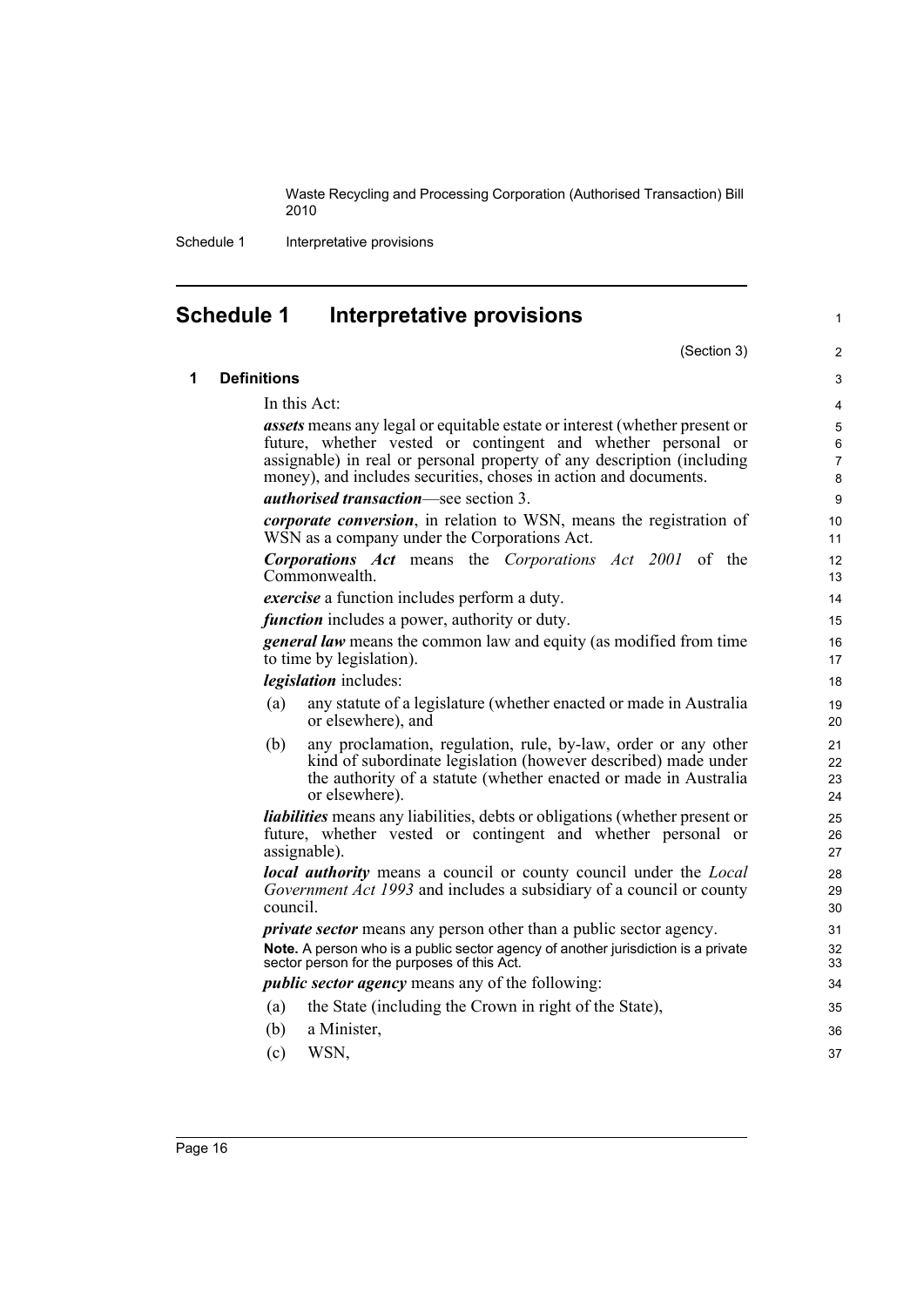**Interpretative provisions** Schedule 1

- (d) the Ministerial Holding Corporation constituted by the *State Owned Corporations Act 1989*,
- (e) the Waste Assets Management Corporation and any private subsidiary corporation of the Corporation,
- (f) a public authority of the State,
- $(g)$  a SOC,
- (h) any other person acting on behalf of the State (or the Crown in right of the State),
- (i) a transaction company, but only while all the shares in the transaction company are held by or on behalf of the State or a SOC or the transaction company is a subsidiary of another transaction company all the shares in which are held by or on behalf of the State or a SOC.

*rights* means any rights, powers, privileges or immunities (whether present or future, whether vested or contingent and whether personal or assignable).

*SOC* means a State owned corporation within the meaning of the *State Owned Corporations Act 1989*.

*State legislation* means any legislation of the State.

*transaction arrangement* means a transaction, agreement or other arrangement entered into by a public sector agency for the purposes of the authorised transaction.

*transaction company* means a company established as a transaction company pursuant to this Act.

*Waste Assets Management Corporation* or *the Corporation* means the Waste Assets Management Corporation constituted by section 14 of this Act.

*WSN*—see section 3.

*WSN assets*—see section 3.

### **2 Functions for the purposes of the authorised transaction**

For the purposes of this Act, any act, matter or thing is done or has effect for the purposes of the authorised transaction if it is done or has effect for the purpose of effecting or facilitating the authorised transaction or is done or has effect for any purpose that is ancillary or incidental to or consequential on the authorised transaction.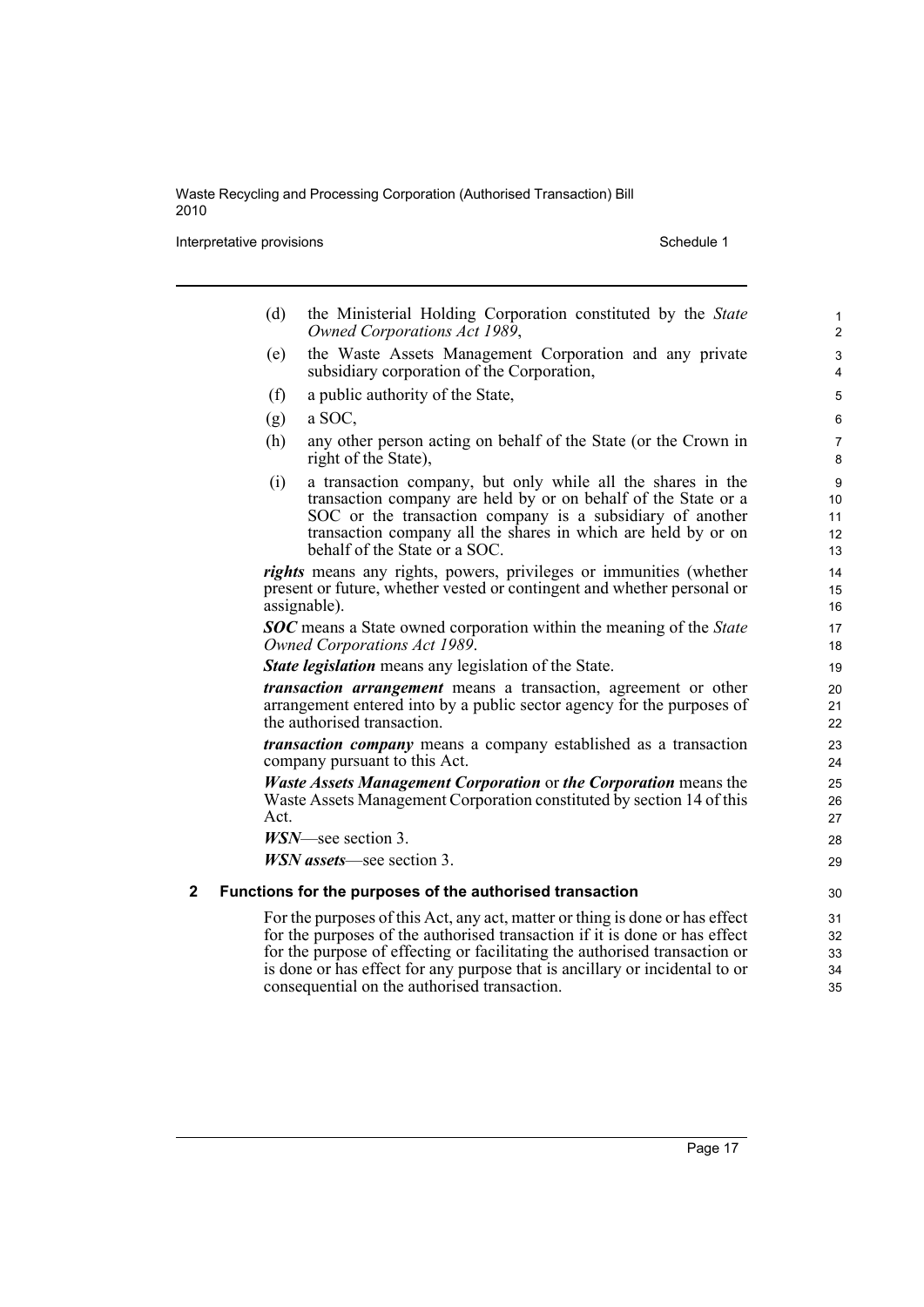34 35

Schedule 1 Interpretative provisions

### **3 Transfer of WSN assets—interpretation**

| (1) | When this Act authorises the transfer of WSN assets to the private         |
|-----|----------------------------------------------------------------------------|
|     | sector it is authorising any transaction, arrangement or other action that |
|     | results in WSN assets becoming vested in one or more persons in the        |
|     | private sector.                                                            |

- (2) The following are examples of the ways in which WSN assets can be transferred to the private sector:
	- (a) direct sale to the private sector,
	- (b) sale to the private sector of a transaction entity,
	- (c) any other transaction whereby any one or more persons in the private sector becomes an owner of WSN assets.
- (3) The transfer of WSN assets to the private sector does not require a transfer of WSN assets by or from WSN and could, for example, be effected by the corporate conversion of WSN (to establish a transaction company) and the transfer of shares in the transaction company to the private sector.
- (4) In this clause: *entity* includes a transaction company. *sale* of an entity includes a sale of securities in the entity. *transaction entity* means: (a) an entity that holds WSN assets or into which WSN is converted, or 17 18 19 20 21 22
	- (b) an entity that is the holding company of an entity referred to in paragraph (a), or
	- (c) an entity that has control (within the meaning of the Corporations Act) of an entity referred to in paragraph (a), or
	- (d) any other entity the sale of which to the private sector results in WSN assets being vested in the private sector.

### **4 Words and expressions defined in Corporations Act**

Words and expressions used in this Act that are defined in section 9 of the Corporations Act have the same meanings as in that section, except in so far as they are defined differently in this Act or the context or subject-matter otherwise indicates or requires.

### **5 Notes**

Notes included in this Act do not form part of this Act.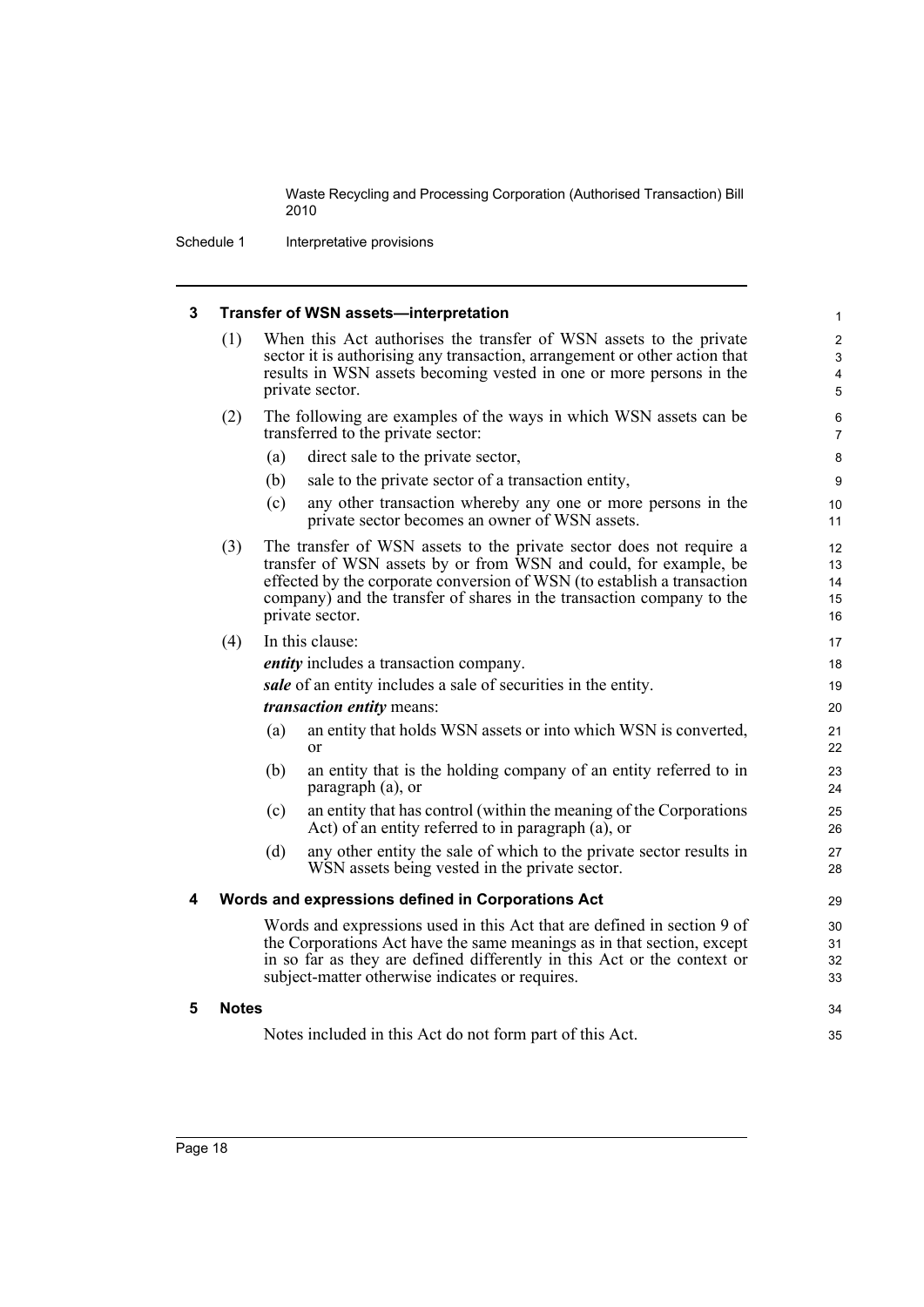Corporate conversion of WSN Schedule 2

## <span id="page-26-0"></span>**Schedule 2 Corporate conversion of WSN**

(Section 8)

1

**1 Direction for corporate conversion of WSN**

The Treasurer may direct by order in writing (*a corporate conversion direction*) that WSN be converted into a company limited by shares of a specified type.

### **2 Application for conversion to company**

- (1) If a corporate conversion direction is given, WSN is authorised to apply to be registered under Part 5B.1 of the Corporations Act as a company limited by shares of the type specified in the direction.
- (2) The Treasurer can certify that the provisions of this Act have been complied with concerning the transfer of the incorporation of WSN to the Corporations Act, and such a certificate is conclusive evidence in any proceedings before a court or tribunal that all the requirements of this Act have been complied with concerning the transfer of the incorporation of WSN to the Corporations Act.
- (3) The Treasurer's certificate under this clause cannot be challenged, reviewed or called into question in proceedings before any court or tribunal.

### **3 Effect of conversion**

- (1) The following provisions are taken to have had effect immediately before WSN is registered as a company under the Corporations Act:
	- (a) WSN ceases to be a statutory State owned corporation for the purposes of the *State Owned Corporations Act 1989* or any other State legislation,
	- (b) the voting shareholders (within the meaning of the *State Owned Corporations Act 1989*) of WSN cease to be members of the corporation,
	- (c) the board of directors of WSN is dissolved and each member (including any acting member) of the board ceases to hold office as such,
	- (d) any person who holds a statutory office of WSN ceases to hold that office, subject to Schedule 4 (Employee protections),
	- (e) any person who ceases to be a member of WSN or to hold an office because of the operation of this subclause is not entitled to any compensation for the loss of that membership or office.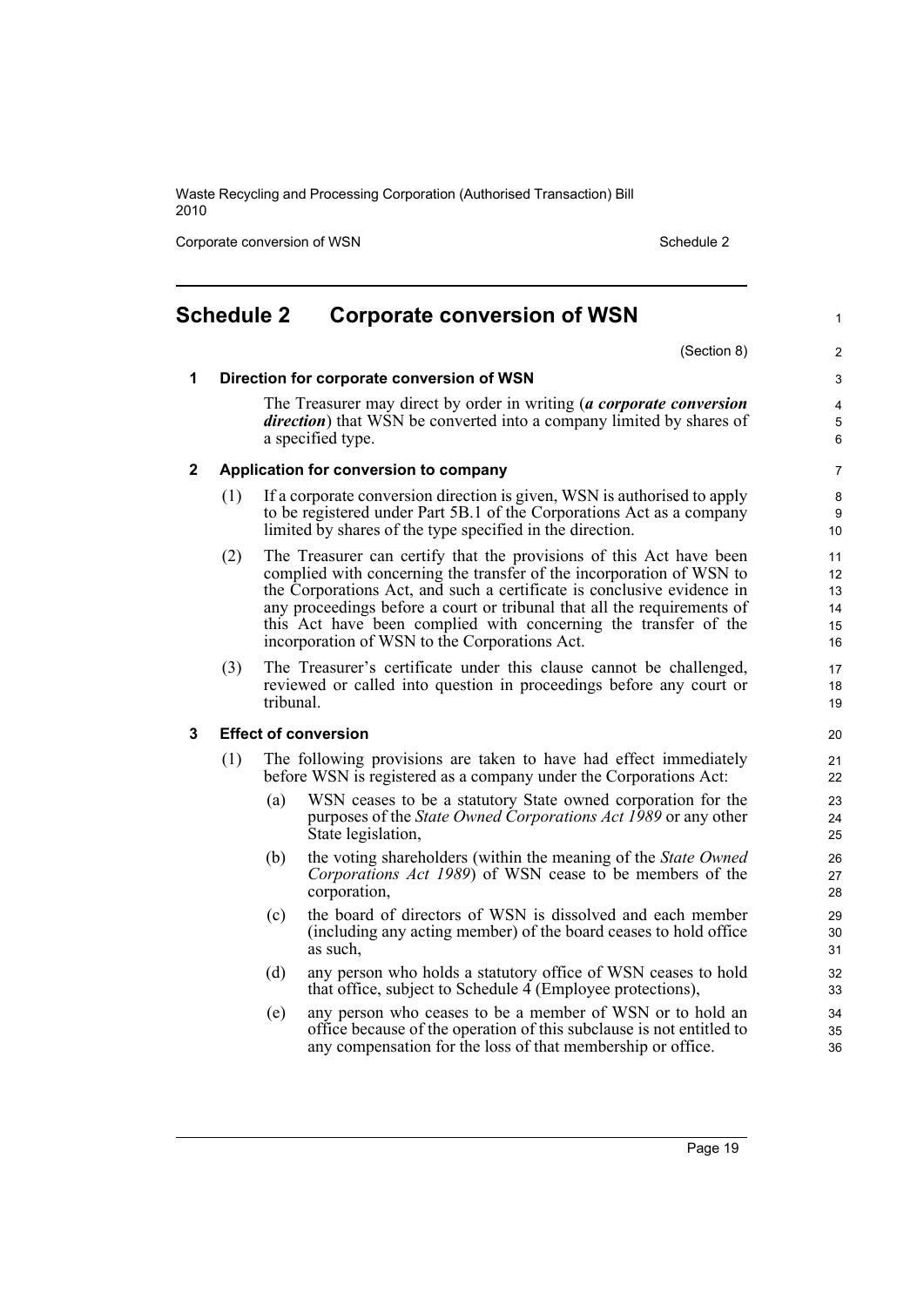- (2) Nothing in this clause prevents any person from becoming an officer of the company into which WSN is being converted in accordance with its constitution and the provisions of the Corporations Act.
- (3) WSN becomes a transaction company for the purposes of this Act only when it is registered as a company under the Corporations Act.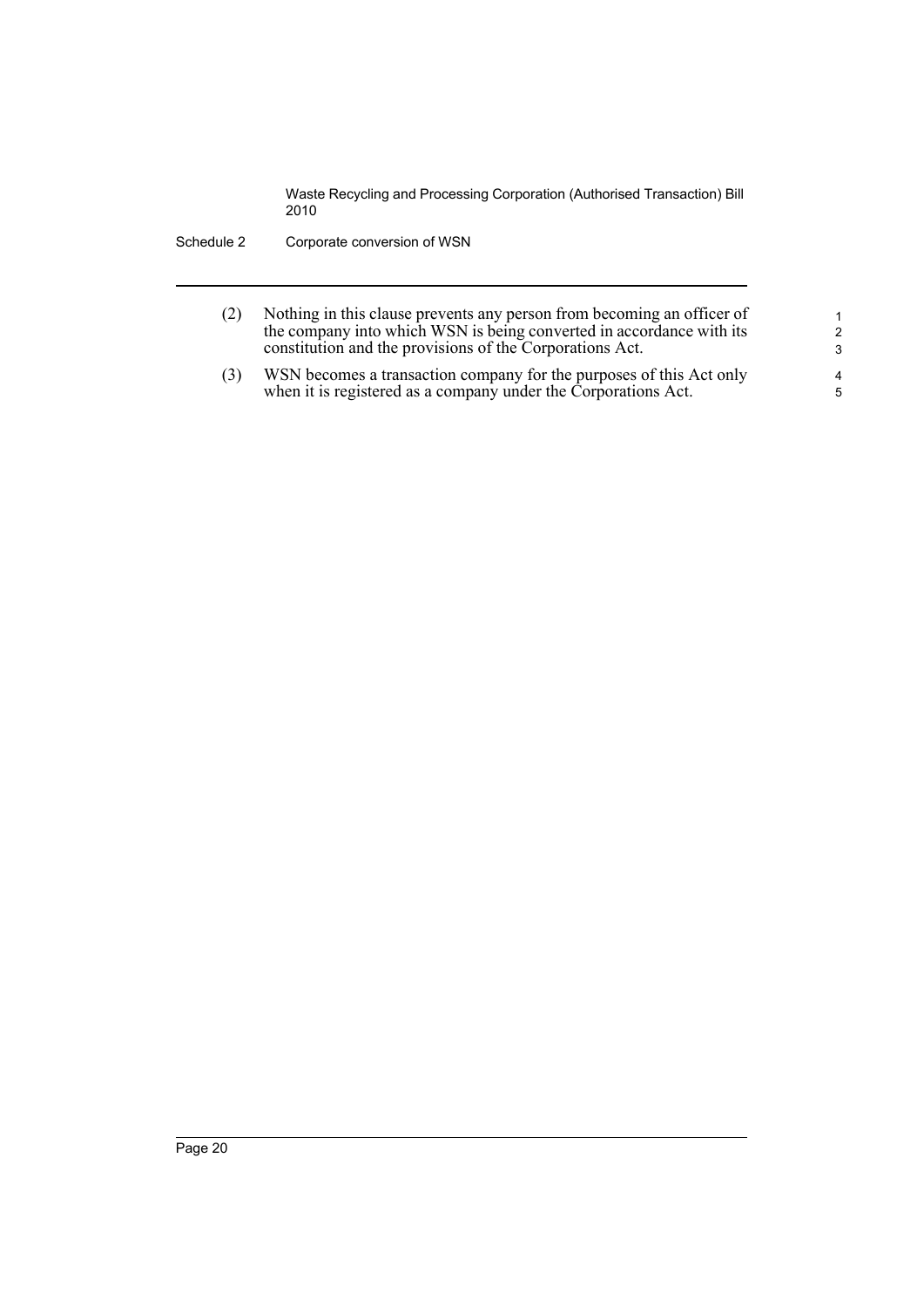Vesting of assets, rights and liabilities Schedule 3 Schedule 3

**1 Definitions**

1

## <span id="page-28-0"></span>**Schedule 3 Vesting of assets, rights and liabilities**

(Section 12) In this Schedule: *transferee* means the person or body in whom any assets, rights or liabilities are vested by a vesting order. *transferor* means the person or body from whom any assets, rights or liabilities are divested by a vesting order. *vesting order*—see clause 2. **2 Making of vesting order** The Treasurer may, by order (*a vesting order*), vest assets, rights and liabilities of WSN or a transaction company in a person specified in the order as the transferee. **3 Vesting of assets, rights and liabilities in transferee** (1) When any assets, rights or liabilities are vested by a vesting order, the following provisions have effect (subject to the vesting order): (a) the assets vest in the transferee by virtue of this clause and without the need for any conveyance, transfer, assignment or assurance, (b) the rights and liabilities become, by virtue of this clause, the rights and liabilities of the transferee, (c) all proceedings relating to the assets, rights or liabilities pending by or against the transferor are taken to be proceedings pending by or against the transferee, (d) any act, matter or thing done or omitted to be done in relation to the assets, rights or liabilities by, to or in respect of the transferor is (to the extent that the act, matter or thing has any force or effect) taken to have been done or omitted by, to or in respect of the transferee, (e) the transferee has all the entitlements and obligations of the transferor in relation to those assets, rights and liabilities that the transferor would have had but for the order, whether or not those entitlements and obligations were actual or potential at the time the order took effect,

(f) a reference in any Act, in any instrument made under any Act or in any document of any kind to the transferor or a predecessor of the transferor is (to the extent that it relates to those assets or

Page 21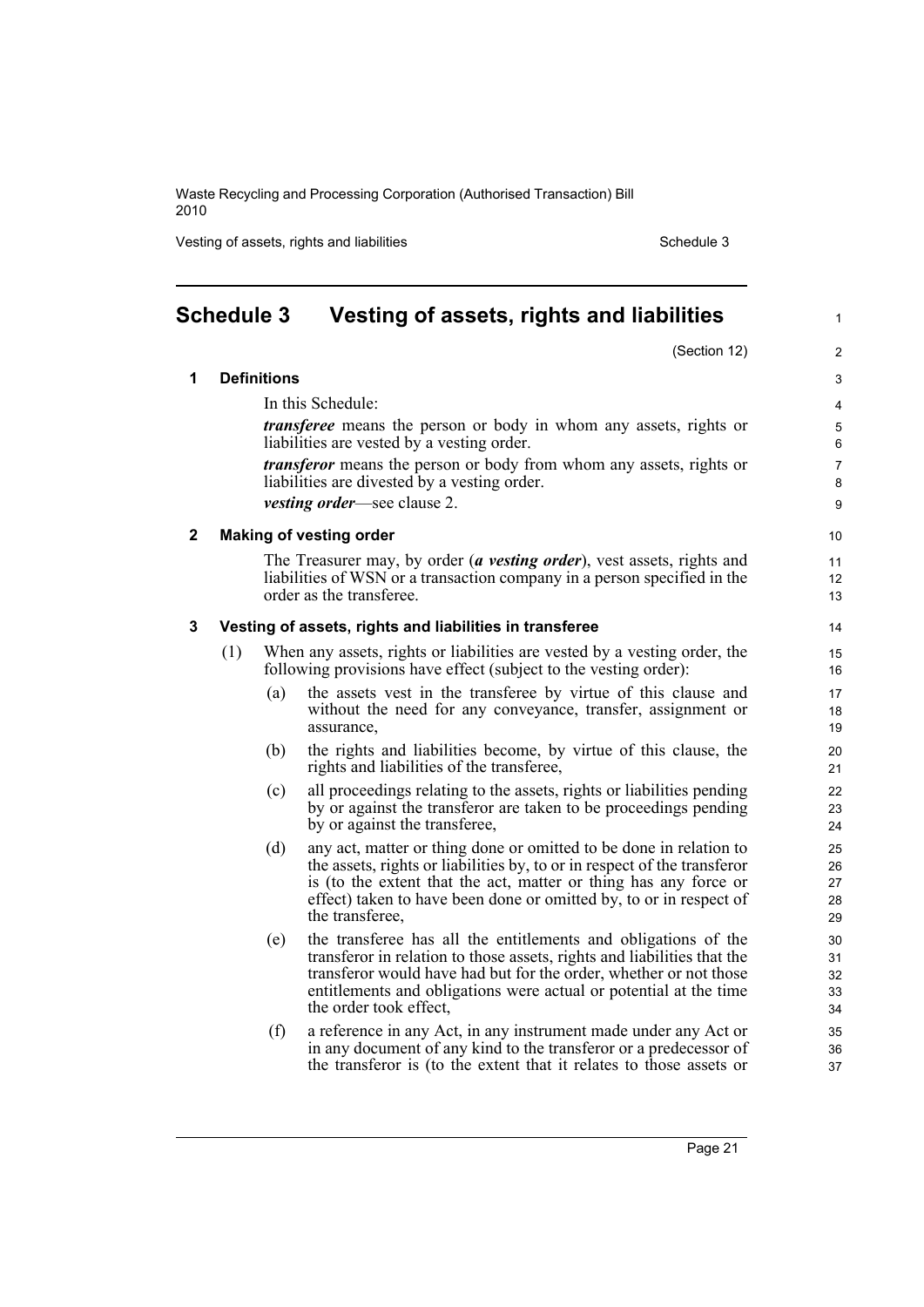Schedule 3 Vesting of assets, rights and liabilities

liabilities but subject to the regulations), to be read as, or as including, a reference to the transferee.

12 13 14

(2) No attornment to the transferee by a lessee from the transferor is required.

### **4 Terms and conditions of vesting**

A vesting order may be made on such terms and conditions as are specified in the order.

### **5 Consideration for vesting**

A vesting order may specify the consideration for which a vesting to which it applies is made and the value or values at which assets, rights or liabilities are vested.

### **6 Date of vesting**

A vesting order takes effect on the date it is made or on such other date as may be specified in the order.

### **7 Vesting of interests in land**

- (1) A vesting order may vest an interest in respect of land vested in the transferor without vesting the whole of the interests of the transferor in that land.
- (2) If the interest vested is not a separate interest, the order operates to create the interest vested in such terms as are specified in the order.
- (3) This clause does not limit any other provision of this Schedule.

### **8 Confirmation of vesting**

- (1) The Treasurer may by order in writing confirm a vesting of particular assets, rights or liabilities by operation of this Schedule.
- (2) Such an order is evidence of that vesting.

### **9 Determinations by Treasurer**

For the purposes of the making of a vesting order, the Treasurer may determine whether or not particular assets, rights or liabilities comprise assets, rights or liabilities of WSN, a transaction company or the Corporation at a particular time, and such a determination is conclusive as to the matters determined.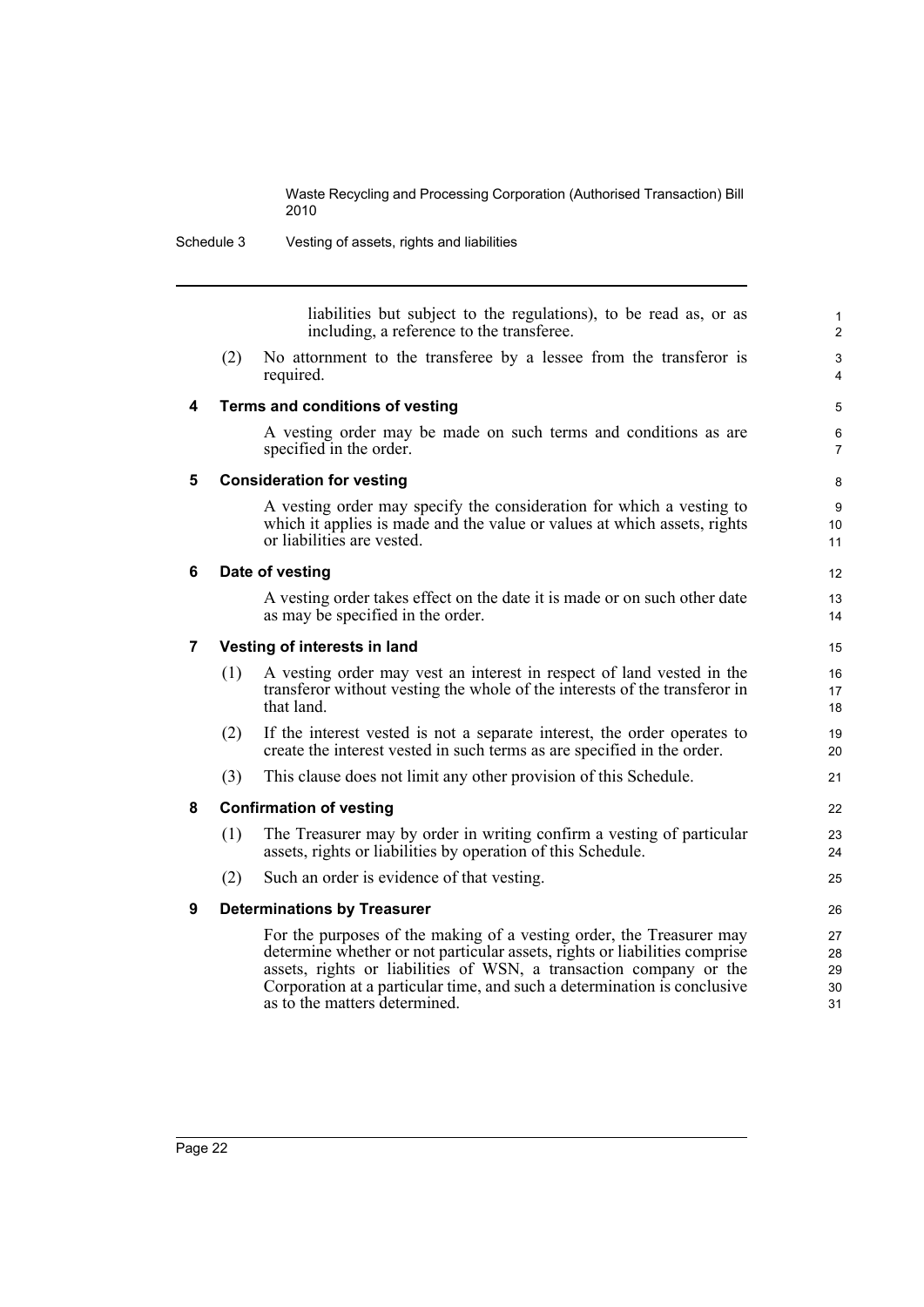Vesting of assets, rights and liabilities Schedule 3 and 120 and 120 and 130 and 130 and 130 and 130 and 130 and 130 and 130 and 130 and 130 and 130 and 130 and 130 and 130 and 130 and 130 and 130 and 130 and 130 and 130 a

transfer).

### **10 Certification to registration authorities** (1) In this clause: *registration authority* means a person or body that has functions under any law in connection with the keeping of a register in respect of assets, rights or liabilities. (2) A public sector agency that is the transferee or transferor under a vesting order may lodge with a registration authority a certificate certifying as to such information as may reasonably be required by the registration authority to enable the registration authority to exercise any function of the authority arising in connection with the vesting of any asset, right or liability pursuant to the vesting order. (3) Such a certificate is to be accepted and acted upon by the registration authority and, despite any other law, the registration authority is not entitled to require that the information concerned be provided to it in any particular form or in any particular manner. (4) No fee or charge is payable by the transferee to a registration authority for or in respect of the exercise of any function by the registration authority in connection with the vesting of an asset, right or liability by a vesting order. **11 Evidence of orders and certificates** A document purporting to be a vesting order or an order or certificate given under a provision of this Schedule is, unless the contrary is established, taken to be such an order or certificate and to have been properly made or given. **12 Public sector accounting policies** The Treasurer may give directions to public sector agencies for or with respect to accounting policies to be applied by public sector agencies in connection with the transfer between public sector agencies of assets, rights and liabilities of WSN or a transaction company for the purposes of the authorised transaction (in place of public sector accounting policies that would otherwise be applicable in respect of any such 1 2 3 4 5 6 7 8 9  $10$ 11 12 13 14 15 16 17 18 19 20 21 22 23 24 25 26 27 28 29 30 31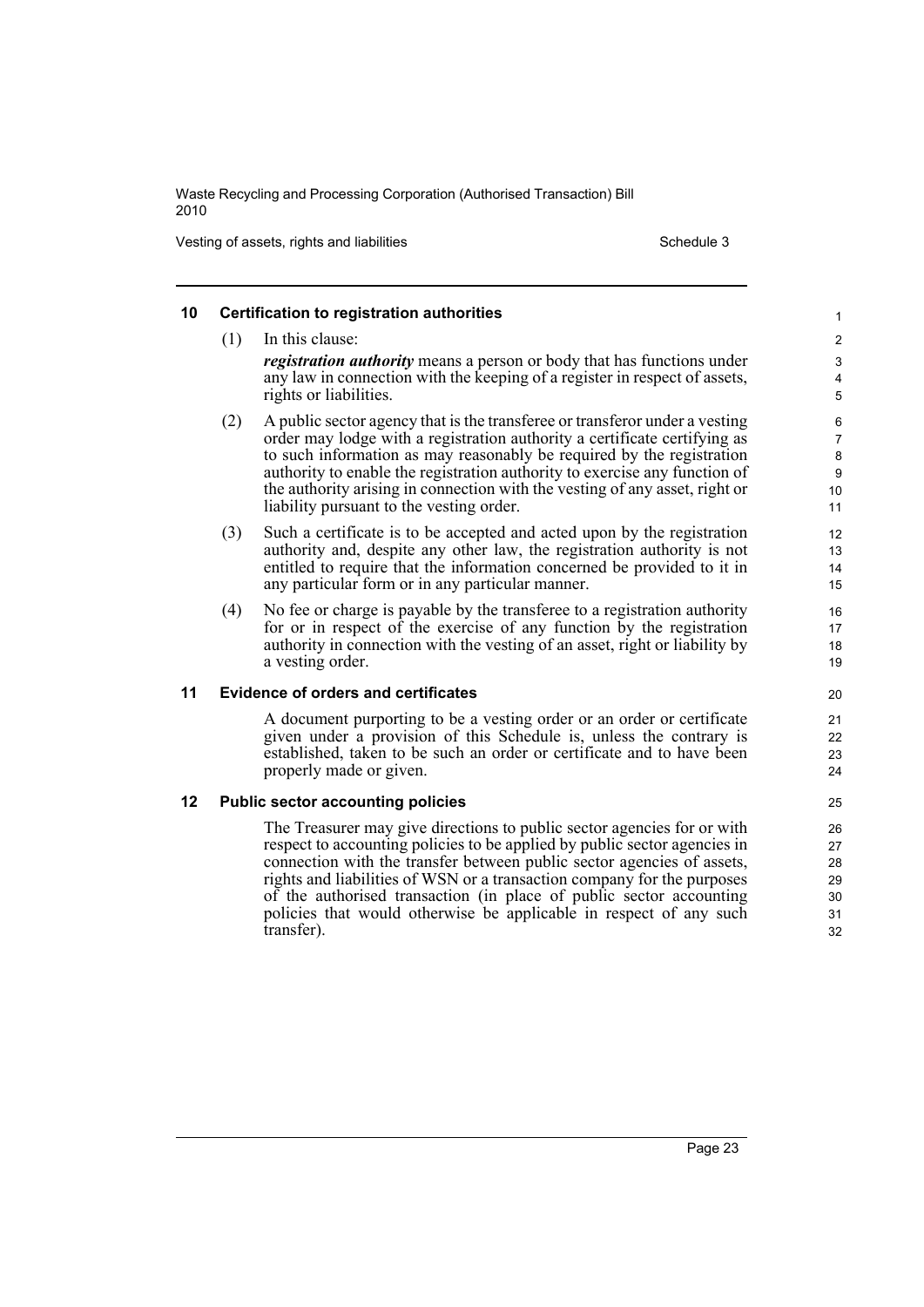Schedule 4 Employee protections

## <span id="page-31-0"></span>**Schedule 4 Employee protections**

### (Section 13)

1

### **1 Definitions**

(1) In this Schedule:

*casual employee* means an employee of WSN whose employment is in a category of employment that is described in or classified under a relevant award as casual employment or who is otherwise engaged as a casual employee.

*contract employee* means an employee of WSN whose terms and conditions of employment are provided by an individual contract and not by a relevant award.

*permanent employee* means an employee of WSN whose employment is of indefinite duration and who is not a casual employee, temporary employee or contract employee.

*relevant award* means any award, agreement or other industrial instrument (under a law of the State or the Commonwealth) that provides for the terms and conditions of employment of employees of WSN.

*temporary employee* means an employee of WSN (other than a casual employee or contract employee) whose employment is in a category of employment that is described in or classified under a relevant award as temporary employment or whose employment is, under the terms of his or her employment, for a limited period.

*transaction completion* means the day certified by the Treasurer by order in writing as the day on which the authorised transaction is completed.

*transferred employee* means an employee of WSN whose employment is transferred under this Schedule.

(2) A transaction company is considered to be an employer in the private sector for the purposes of this Schedule even while it is a public sector agency.

### **2 Transfer of employees**

- (1) The Treasurer may by order in writing transfer the employment of an employee of WSN to the employment of an employer in the private sector or to employment in a Department of the Public Service.
- (2) A transfer to employment in a Department of the Public Service must be either:
	- (a) a transfer to employment as a member of staff of the Waste Assets Management Corporation (which means employment in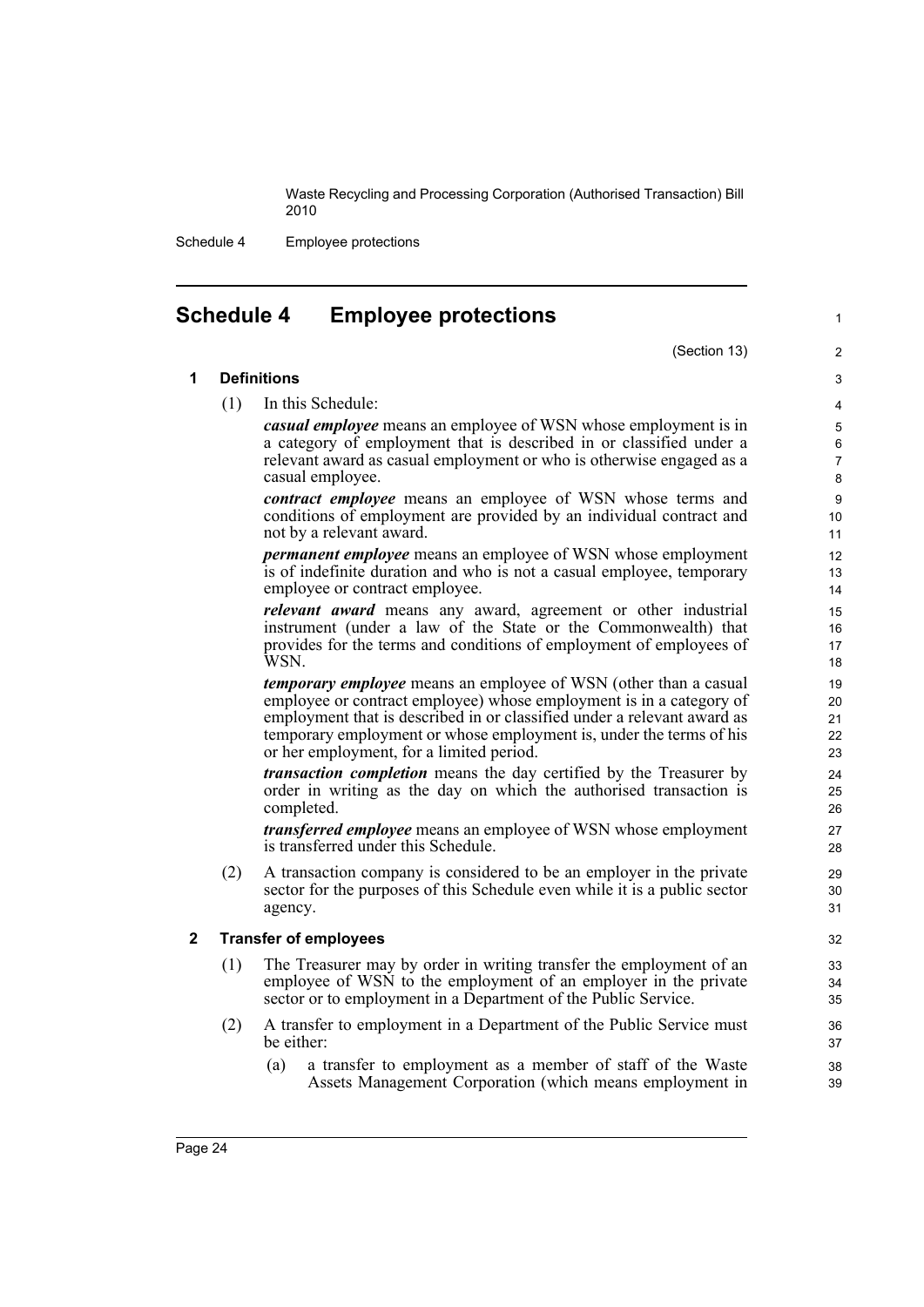Employee protections and the set of the Schedule 4 Schedule 4

|   |     | the Department for the purpose of enabling the Corporation to<br>exercise its functions), or                                                                                                                                                                 | 1<br>$\overline{c}$                |
|---|-----|--------------------------------------------------------------------------------------------------------------------------------------------------------------------------------------------------------------------------------------------------------------|------------------------------------|
|   |     | (b)<br>a transfer to employment as an excess employee of the<br>Department.                                                                                                                                                                                  | 3<br>4                             |
|   | (3) | A permanent employee or temporary employee can decline to be<br>transferred to employment in the private sector.<br>Note. Casual and contract employees cannot decline a transfer to the private                                                             | 5<br>6<br>$\overline{7}$           |
|   |     | sector.                                                                                                                                                                                                                                                      | $\bf 8$                            |
|   | (4) | An employee's employment cannot be transferred to employment as an<br>excess employee of a Department unless the employee is a permanent<br>employee or temporary employee who has declined to be transferred to<br>employment in the private sector.        | $\boldsymbol{9}$<br>10<br>11<br>12 |
|   | (5) | The employer to whose employment an employee is transferred under<br>this Schedule is the <i>new employer</i> .                                                                                                                                              | 13<br>14                           |
| 3 |     | Employment protection for employees transferred to private sector                                                                                                                                                                                            | 15                                 |
|   | (1) | The employment of a transferred employee with the new employer in<br>the private sector is to be on the same terms and conditions as applied<br>to the employee as an employee of WSN immediately before the<br>transfer of employment.                      | 16<br>17<br>18<br>19               |
|   | (2) | Those terms and conditions cannot be varied during any employment<br>guarantee period for the transferred employee except by agreement<br>entered into by or on behalf of the transferred employee.                                                          | 20<br>21<br>22                     |
|   | (3) | The employment of a transferred employee with the new employer<br>cannot be terminated by the new employer during the employment<br>guarantee period, except:                                                                                                | 23<br>24<br>25                     |
|   |     | for serious misconduct, or<br>(a)                                                                                                                                                                                                                            | 26                                 |
|   |     | (b)<br>pursuant to the proper application of reasonable disciplinary<br>procedures, or                                                                                                                                                                       | 27<br>28                           |
|   |     | by agreement with the employee.<br>(c)                                                                                                                                                                                                                       | 29                                 |
|   | (4) | There is an <i>employment guarantee period</i> for transferred employees<br>who are permanent or temporary employees, as follows:                                                                                                                            | 30<br>31                           |
|   |     | for permanent employees the employment guarantee period is<br>(a)<br>3 years after the transaction completion,                                                                                                                                               | 32<br>33                           |
|   |     | for temporary employees the employment guarantee period is the<br>(b)<br>remainder of the employee's current term of employment (as<br>specified in the arrangements under which the employee was<br>engaged as a temporary employee) immediately before the | 34<br>35<br>36<br>37               |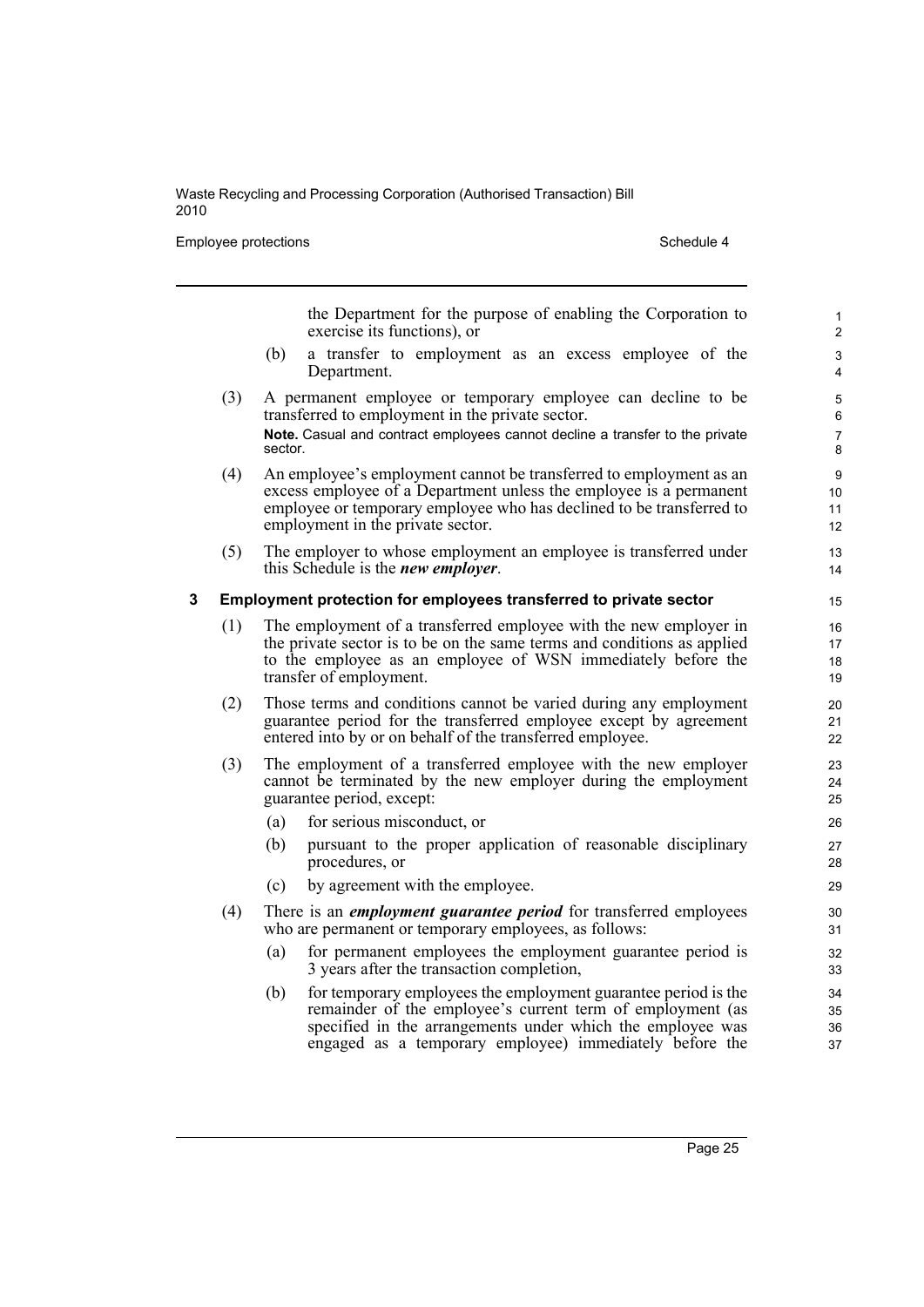Schedule 4 Employee protections

transaction completion or the period of 3 years after the transaction completion, whichever period ends first.

**Note.** There is no employment guarantee period for contract employees or casual employees. The employment of a transferred employee who is a contract employee remains governed by the contract of employment.

### **4 Employment protection for employees transferred to Public Service**

- (1) The employment of a person who is transferred to a Department of the Public Service under this Schedule is to be on the same terms and conditions as applied to the employee as an employee of WSN immediately before the transfer, subject to this clause.
- (2) The employment of a transferred employee as an excess employee of the Department is to be managed in accordance with any relevant public sector policy (an *excess employee policy*) applicable to excess employees of Departments, and for that purpose the employee is to be treated as an employee declared excess by the Department to which the employee is transferred on the basis that the employee's substantive position in the Department has been deleted.
- (3) The terms and conditions of employment of the transferred employee cannot be varied for 12 months after the employee becomes an employee of the new employer except by agreement with the employee or (in the case of employment as an excess employee of a Department) in accordance with an excess employee policy.
- (4) This clause does not operate to extend the period of engagement of a temporary employee of WSN. A transferred employee who was a temporary employee of WSN immediately before the transfer is not entitled to employment as a transferred employee beyond the finishing date of the person's employment as a temporary employee of WSN (as specified in the arrangements under which the employee was engaged as a temporary employee).

### **5 Superannuation**

- (1) A transferred employee is entitled to continue as a contributor, member or employee for the purposes of any superannuation scheme in respect of which he or she was a contributor, member or employee (as an employee of WSN) immediately before the transfer of employment and remains so entitled subject to any variation to that entitlement made either by agreement or otherwise in accordance with law.
- (2) The new employer is taken to be an employer for the purposes of any superannuation scheme in respect of which the transferred employee continues as a contributor, member or employee pursuant to an entitlement under this clause.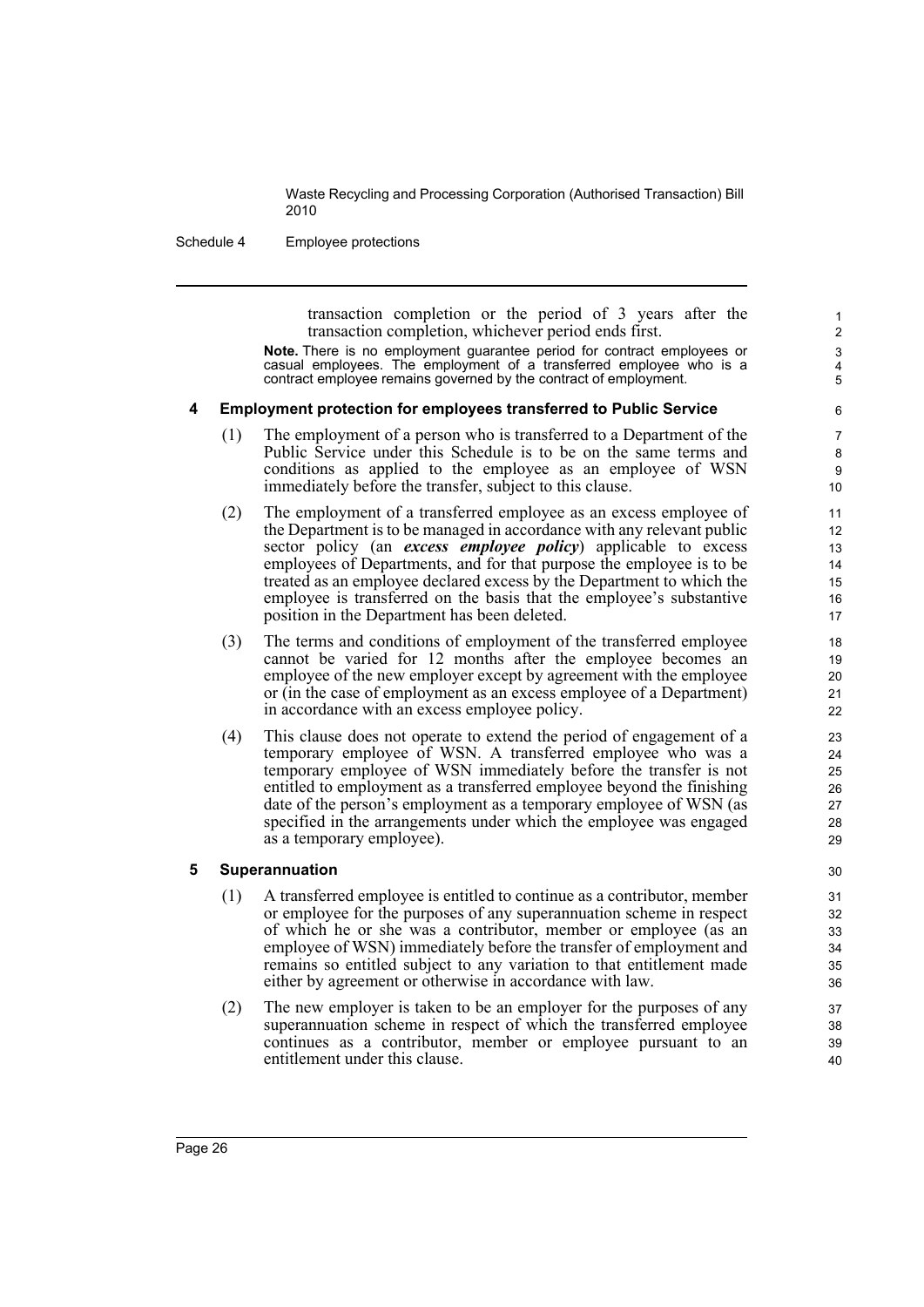Employee protections and the state of the state of the Schedule 4 and the Schedule 4

### **6 Continuity of employment**

The continuity of a transferred employee's employment is taken not to have been broken by the transfer of employment, and service of the employee with WSN (including service deemed to be service with WSN) that is continuous service up to the time of transfer is deemed for all purposes to be service with the new employer.

6 7

### **7 Accrued leave entitlements**

- (1) A transferred employee retains any rights to sick leave, annual leave or long service leave accrued or accruing immediately before the transfer of employment (except accrued leave for which the employee has, on ceasing to be an employee of WSN, been paid the monetary value in pursuance of any other entitlement of the employee).
- (2) Nothing in the *Industrial Relations Act 1996*, the *Long Service Leave Act 1955* or the *Annual Holidays Act 1944* prevents payment in connection with the operation of this Act of the monetary value of annual leave or long service leave in lieu of an entitlement to that leave accrued by a person as an employee of a public sector agency before the transfer of the employee's employment under this Schedule.

### **8 Transfer payments**

- (1) A transferred employee is not entitled to receive any payment or other benefit (including in the nature of severance pay or redundancy or other compensation) merely because the employee ceased to be an employee of WSN, or the employee's contract of employment with WSN was terminated, as a result of the transfer of employment (but without affecting any entitlement to a transfer payment under this clause).
- (2) The Treasurer or another public sector agency may enter into agreements or other arrangements with respect to the making of transfer payments to employees in connection with the transfer of employment of employees under this Schedule or otherwise in connection with the operation of this Act.
- (3) Any such arrangements may provide for the payment of any such transfer payments to be payments on the occasion of the termination of employment with the current employer despite any provision of this Schedule.

### **9 Workplace relations**

The Treasurer may negotiate and enter into agreements or industrial instruments concerning workplace relations for or on behalf of the State or a public sector agency in connection with the operation of this Schedule.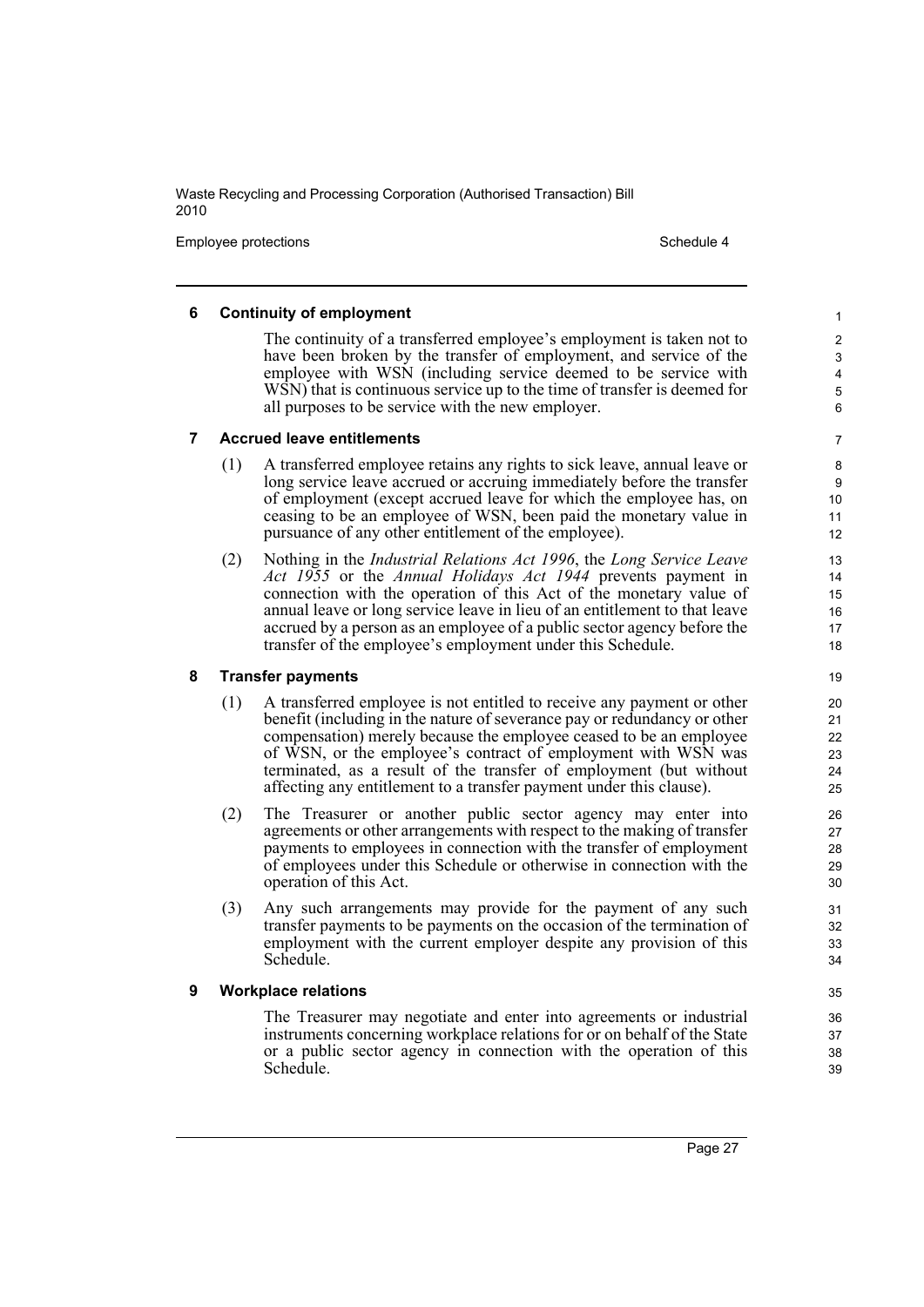Schedule 4 Employee protections

### **10 Operation of Commonwealth law**

- (1) A provision of this Schedule (including a provision to the extent that it imposes or continues a term or condition of employment) has no effect to the extent of any inconsistency with any provision of the *Fair Work Act 2009* of the Commonwealth or of any instrument under that Act.
- (2) This clause is not intended to limit the operation of section 22 (Construction of Act and instruments so as not to exceed legislative power) of this Act.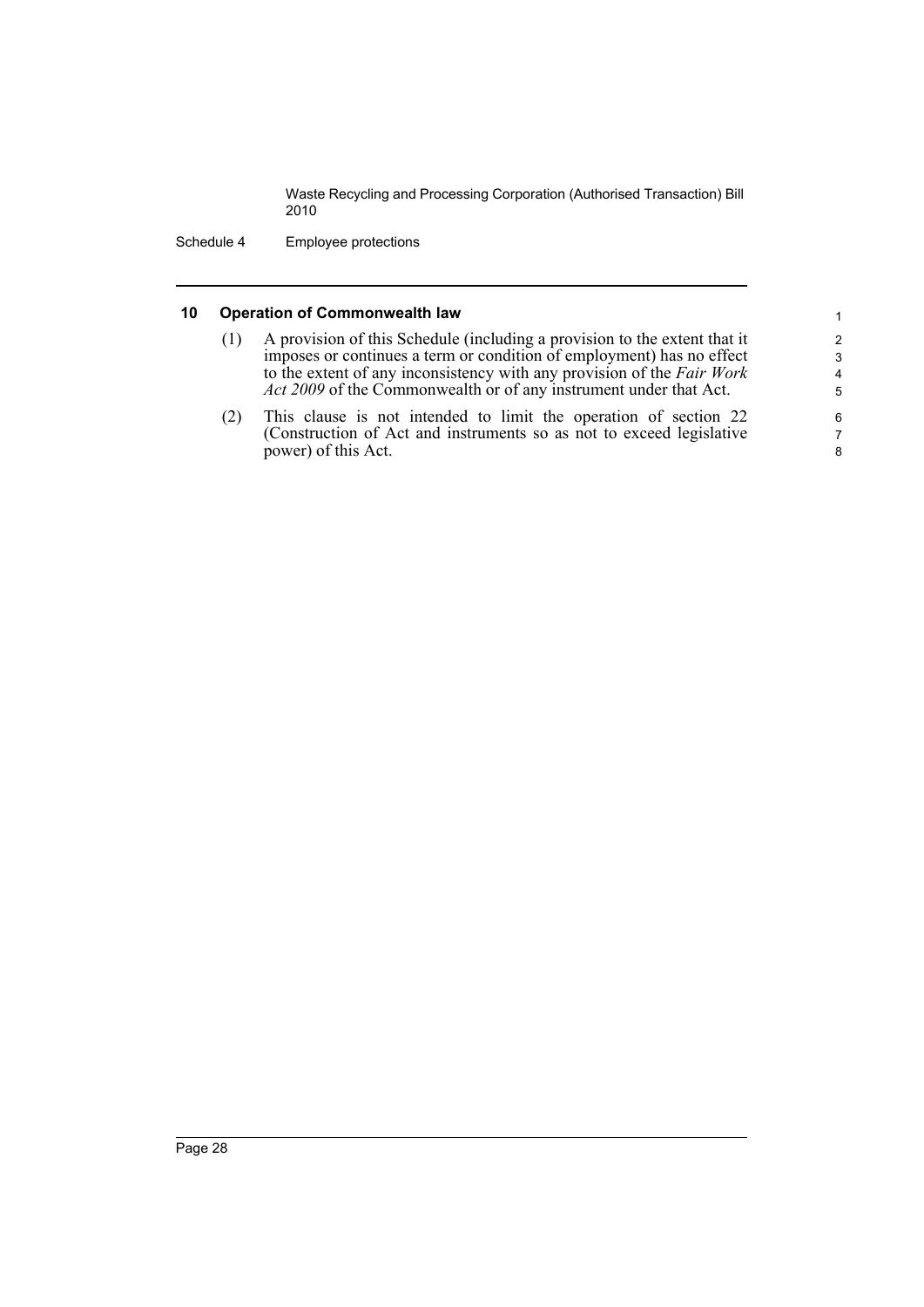Waste Assets Management Corporation Schedule 5

<span id="page-36-0"></span>

|   | <b>Schedule 5</b> | <b>Waste Assets Management Corporation</b>                                                                                                                                                                                                        | $\mathbf{1}$                   |
|---|-------------------|---------------------------------------------------------------------------------------------------------------------------------------------------------------------------------------------------------------------------------------------------|--------------------------------|
|   |                   | (Section 14)                                                                                                                                                                                                                                      | $\overline{2}$                 |
| 1 |                   | <b>General Manager</b>                                                                                                                                                                                                                            | 3                              |
|   | (1)               | The General Manager of the Corporation is the person holding office as<br>such under Chapter 1A of the <i>Public Sector Employment and</i><br>Management Act 2002.                                                                                | 4<br>5<br>6                    |
|   | (2)               | The General Manager is responsible for the day-to-day management of<br>the affairs of the Corporation and any act, matter or thing done in the<br>name of, or on behalf of, the General Manager is taken to have been<br>done by the Corporation. | $\overline{7}$<br>8<br>9<br>10 |
| 2 | <b>Staff</b>      |                                                                                                                                                                                                                                                   | 11                             |
|   |                   | The Corporation cannot employ any staff.<br>Note. Staff may be employed under Chapter 1A of the Public Sector<br>Employment and Management Act 2002 in the Government Service to enable<br>the Corporation to exercise its functions.             | 12<br>13<br>14<br>15           |
| 3 |                   | <b>Subsidiaries</b>                                                                                                                                                                                                                               | 16                             |
|   | (1)               | Any function of the Corporation may be exercised by the Corporation<br>itself or by a private subsidiary corporation.                                                                                                                             | 17<br>18                       |
|   | (2)               | The Corporation may:                                                                                                                                                                                                                              | 19                             |
|   |                   | form, or participate in the formation of, private corporations, and<br>(a)                                                                                                                                                                        | 20                             |
|   |                   | (b)<br>acquire interests in private corporations, and                                                                                                                                                                                             | 21                             |
|   |                   | sell or otherwise dispose of interests in private corporations.<br>(c)                                                                                                                                                                            | 22                             |
|   | (3)               | The Corporation must not, without the approval of the Treasurer:                                                                                                                                                                                  | 23                             |
|   |                   | form, or participate in the formation of, a private subsidiary<br>(a)<br>corporation, or                                                                                                                                                          | 24<br>25                       |
|   |                   | (b)<br>acquire an interest in a private corporation so that, as a result of<br>the acquisition, the corporation becomes a private subsidiary<br>corporation, or                                                                                   | 26<br>27<br>28                 |
|   |                   | sell or otherwise dispose of any interest in a private subsidiary<br>(c)<br>corporation so that, as a result of the sale or disposal, it ceases to<br>be a private subsidiary corporation.                                                        | 29<br>30<br>31                 |
|   | (4)               | A private subsidiary corporation is not, and does not represent, the<br>Crown.                                                                                                                                                                    | 32<br>33                       |
|   | (5)               | In this Schedule:                                                                                                                                                                                                                                 | 34                             |
|   |                   | <i>private corporation</i> means a corporation within the meaning of the<br>Corporations Act formed in or outside New South Wales.                                                                                                                | 35<br>36                       |

Corporations Act formed in or outside New South Wales.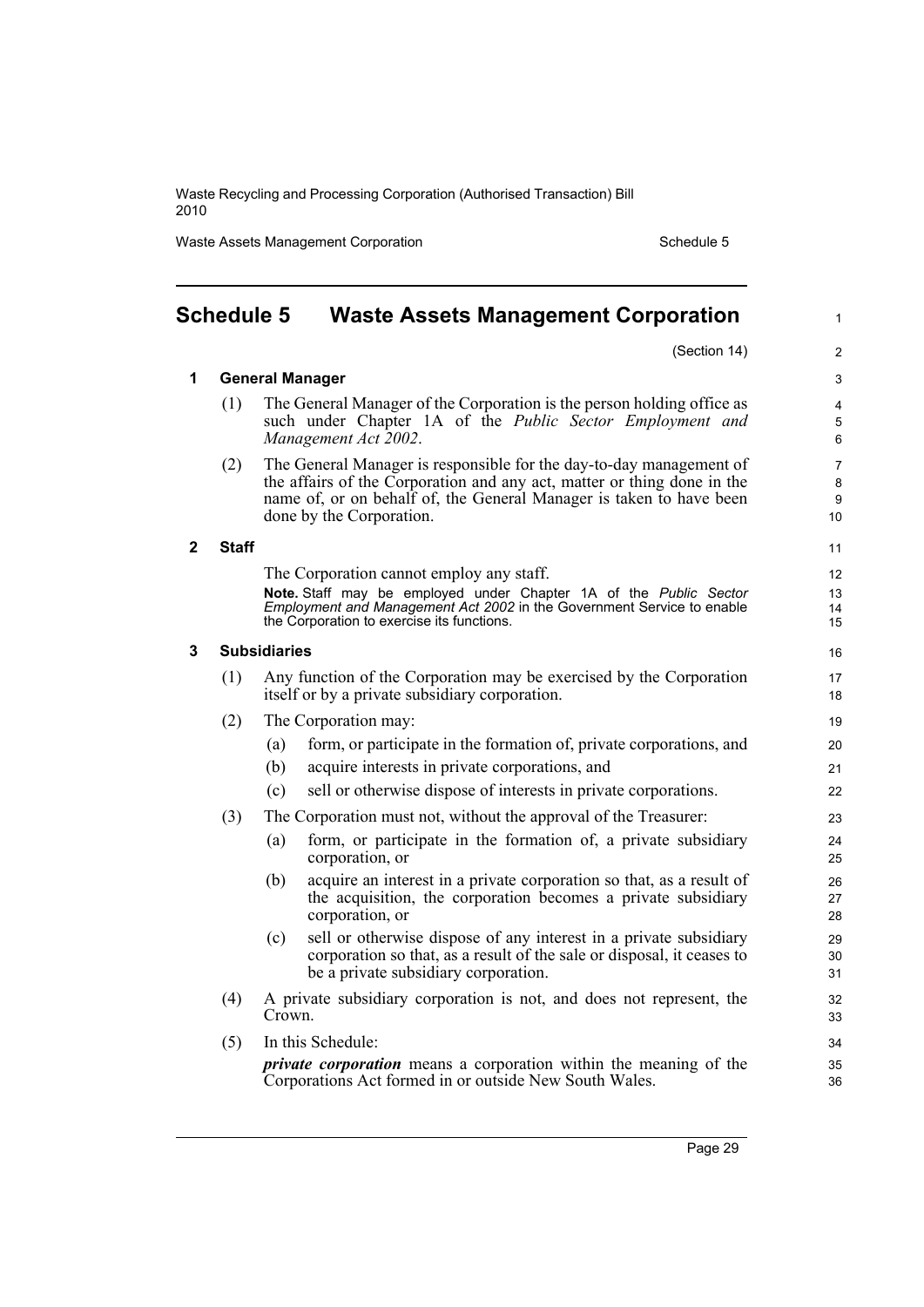Schedule 5 Waste Assets Management Corporation

|   |     | <i>private subsidiary corporation</i> means a private corporation in which<br>the Corporation has a controlling interest.                                                                                                                                                                          | 1<br>$\overline{2}$        |
|---|-----|----------------------------------------------------------------------------------------------------------------------------------------------------------------------------------------------------------------------------------------------------------------------------------------------------|----------------------------|
| 4 |     | <b>Delegation of Corporation's functions</b>                                                                                                                                                                                                                                                       | 3                          |
|   | (1) | The Corporation may delegate to an authorised person any of its<br>functions, other than this power of delegation.                                                                                                                                                                                 | 4<br>5                     |
|   | (2) | A delegate may sub-delegate to an authorised person any function<br>delegated by the Corporation if the delegate is authorised in writing to<br>do so by the Corporation.                                                                                                                          | 6<br>7<br>8                |
|   | (3) | In this clause, <i>authorised person</i> means:                                                                                                                                                                                                                                                    | 9                          |
|   |     | a member of staff of the Corporation, or<br>(a)                                                                                                                                                                                                                                                    | 10                         |
|   |     | a private subsidiary corporation of the Corporation, or<br>(b)                                                                                                                                                                                                                                     | 11                         |
|   |     | the holder of an office prescribed by the regulations.<br>(c)                                                                                                                                                                                                                                      | 12                         |
| 5 |     | Transfer of Corporation's assets, rights and liabilities                                                                                                                                                                                                                                           | 13                         |
|   | (1) | This Act authorises the transfer of any assets, rights and liabilities of the<br>Corporation (or a private subsidiary corporation of the Corporation) to<br>any of the following:                                                                                                                  | 14<br>15<br>16             |
|   |     | a public sector agency,<br>(a)                                                                                                                                                                                                                                                                     | 17                         |
|   |     | (b)<br>a local authority,                                                                                                                                                                                                                                                                          | 18                         |
|   |     | a private subsidiary corporation of the Corporation.<br>(c)                                                                                                                                                                                                                                        | 19                         |
|   | (2) | The Treasurer may make vesting orders under Schedule 3 for the<br>purpose of transferring any assets, rights or liabilities of the Corporation<br>or a private subsidiary corporation under this clause, as if the<br>Corporation or private subsidiary corporation were a transaction<br>company. | 20<br>21<br>22<br>23<br>24 |
| 6 |     | <b>Annual report</b>                                                                                                                                                                                                                                                                               | 25                         |
|   |     | The annual report of the Corporation is to be included in the annual<br>report to Parliament of the Treasury or of such other Department of the<br>Public Service as the Treasurer may designate from time to time.                                                                                | 26<br>27<br>28             |
| 7 |     | <b>Seal of Corporation</b>                                                                                                                                                                                                                                                                         | 29                         |
|   |     | The seal of the Corporation is to be kept by the General Manager, or by<br>a member of the staff of the Corporation authorised in that behalf by the<br>General Manager, and may be affixed to a document only:<br>in the presence of the General Manager or that member of the<br>(a)             | 30<br>31<br>32<br>33       |
|   |     | staff, and                                                                                                                                                                                                                                                                                         | 34                         |
|   |     | with an attestation by the signature of the General Manager or<br>(b)<br>that member of staff of the fact of the affixing of the seal.                                                                                                                                                             | 35<br>36                   |
|   |     |                                                                                                                                                                                                                                                                                                    |                            |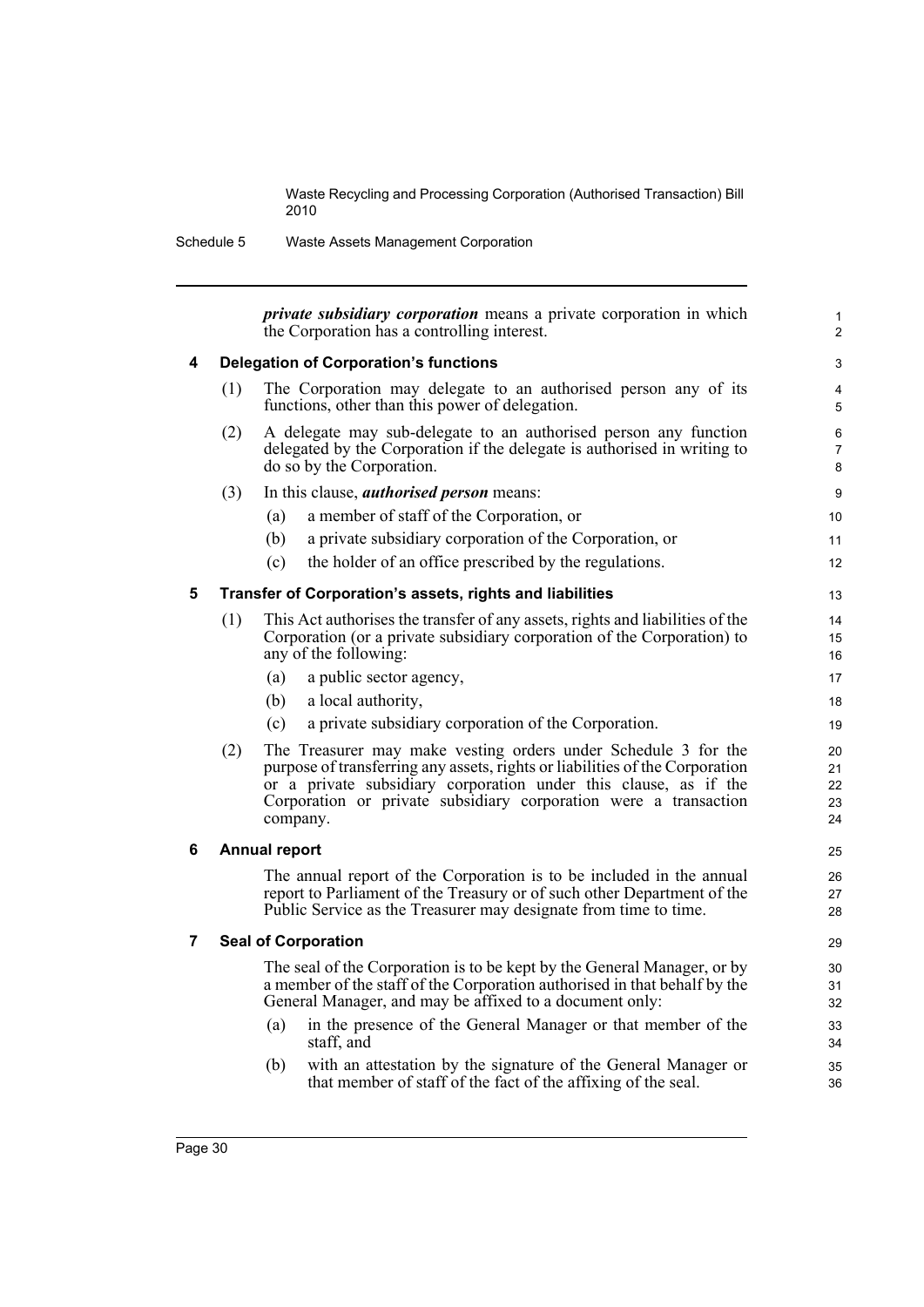Waste Assets Management Corporation Schedule 5

### **8 Dissolution of Corporation** (1) The Governor may by proclamation appoint a day as the day on which the Corporation is to be dissolved. (2) On the appointed day, the Corporation is dissolved and any assets, rights and liabilities of the Corporation become assets, rights and liabilities of the Crown. (3) Schedule 3 applies to the assets, rights and liabilities vested in the Crown under this clause as if they had been vested by a vesting order under that Schedule. (4) Regulations of a savings and transitional nature may be made consequent on the dissolution of the Corporation. 1 2 3 4 5 6 7 8 9 10 11